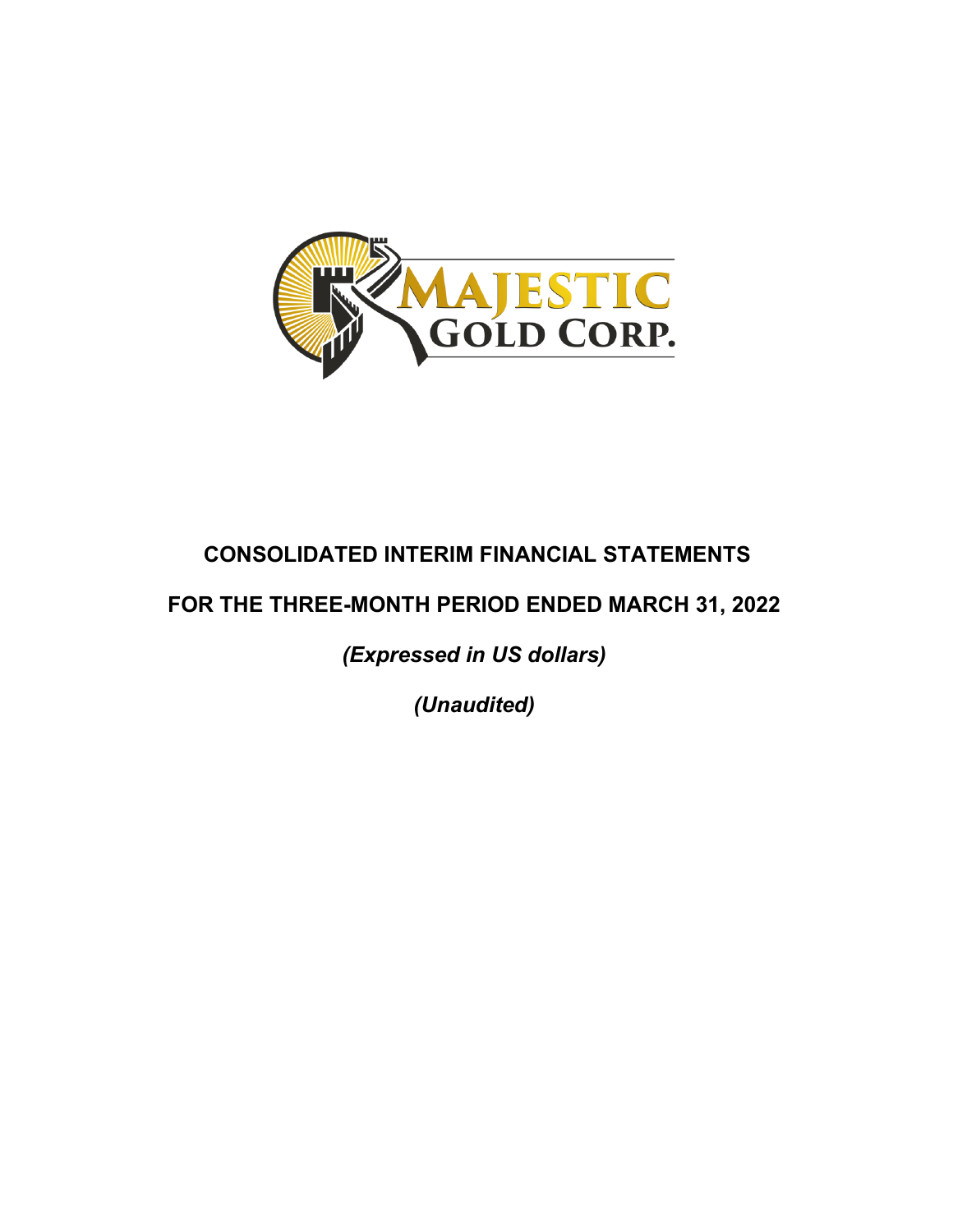# **Majestic Gold Corp. Condensed Consolidated Interim Statements of Financial Position**

(Unaudited - expressed in US dollars)

|                                                  |             | March 31, 2022 | December 31, 2021 |
|--------------------------------------------------|-------------|----------------|-------------------|
|                                                  | <b>Note</b> | $-$ \$ -       | $-$ \$ -          |
| <b>ASSETS</b>                                    |             |                |                   |
| <b>Current assets</b>                            |             |                |                   |
| Cash                                             | 4           | 42,073,176     | 34,867,831        |
| Receivables                                      | 5           | 215,188        | 115,855           |
| Deposits and prepaid expenses                    | 6           | 912,630        | 596,532           |
| Inventory                                        | 7           | 3,135,835      | 3,103,699         |
| Current portion of other long-term assets        | 10          | 157,524        | 156,845           |
|                                                  |             | 46,494,353     | 38,840,762        |
| Reclamation deposits                             | 6           | 2,466,463      | 2,453,906         |
| Property, plant and equipment                    | 8           | 84,533,243     | 85,273,120        |
| Exploration and evaluation assets                | 9           | 875            | 861               |
| Deferred tax assets                              |             | 851,879        | 848,205           |
| Other long-term assets                           | 10          | 622,493        | 620,168           |
|                                                  |             | 134,969,306    | 128,037,022       |
| <b>LIABILITIES</b>                               |             |                |                   |
| <b>Current liabilities</b>                       |             |                |                   |
| Accounts payable and accrued liabilities         | 11          | 12, 157, 459   | 11,743,804        |
| Current portion of long-term liabilities         | 15          | 1,187,172      | 1,181,763         |
| Income taxes payable                             |             | 7,385,710      | 7,133,997         |
| Loans payable                                    | 12          | 4,725,749      | 4,705,365         |
|                                                  |             | 25,456,090     | 24,764,929        |
| Asset retirement obligation                      | 14          | 3,698,993      | 3,657,019         |
| Deferred tax liability                           |             | 1,395,086      | 1,053,449         |
| Other long-term liabilities                      | 15          | 5,780,511      | 5,750,063         |
|                                                  |             | 36,330,680     | 35,225,460        |
| <b>EQUITY</b>                                    |             |                |                   |
| Share capital                                    | 17          | 122,763,213    | 122,799,751       |
| <b>Reserves</b>                                  | 17          | 15,081,268     | 14,094,201        |
| Deficit                                          |             | (51, 703, 220) | (54, 491, 705)    |
| Equity attributable to owners of parent          |             | 86, 141, 261   | 82,402,247        |
| Equity attributable to non-controlling interests | 22          | 12,497,365     | 10,409,315        |
| Total equity                                     |             | 98,638,626     | 92,811,562        |
|                                                  |             | 134,969,306    | 128,037,022       |
| Nature of operations                             | 1           |                |                   |
| Commitments                                      | 15          |                |                   |
| Subsequent event                                 | 23          |                |                   |
| Approved by the Directors:<br>"John Campbell"    |             |                |                   |

*"Stephen Kenwood"*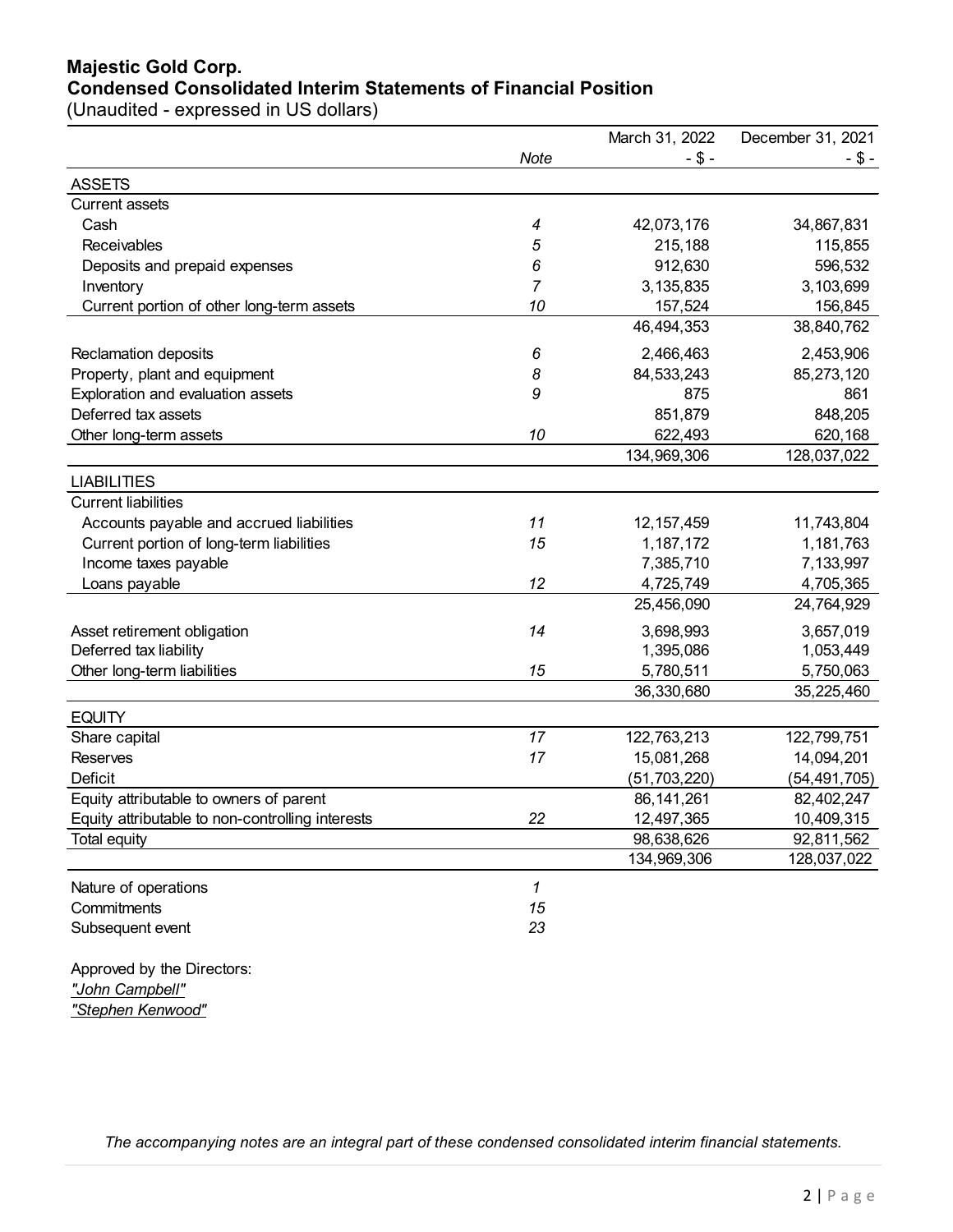# **Majestic Gold Corp. Condensed Consolidated Interim Statements of Comprehensive Income**

(Unaudited - expressed in US dollars)

|                                                                      | Three months ended |                |                   |  |  |
|----------------------------------------------------------------------|--------------------|----------------|-------------------|--|--|
|                                                                      |                    | March 31, 2022 | March 31, 2021    |  |  |
|                                                                      |                    | $-$ \$ -       | -\$-              |  |  |
|                                                                      | Note               |                |                   |  |  |
| Gold revenue                                                         | 19                 | 16,966,985     | 5,770,486         |  |  |
| Cost of sales                                                        |                    |                |                   |  |  |
| Operating expenses                                                   | 19                 | 6,049,924      | 1,362,984         |  |  |
| Depreciation and depletion                                           | 8,19               | 1,573,144      | 1,232,635         |  |  |
| Gross profit                                                         |                    | 9,343,917      | 3,174,867         |  |  |
| General and administrative                                           | 19                 | 1,494,484      |                   |  |  |
|                                                                      | 9                  | 6,709          | 909,975<br>99,314 |  |  |
| Exploration and evaluation expenditures<br>Profit before other items |                    | 7,842,724      | 2,165,578         |  |  |
|                                                                      |                    |                |                   |  |  |
| Other items                                                          |                    |                |                   |  |  |
| Finance expense                                                      | 19                 | 131,153        | 118,364           |  |  |
| Finance income                                                       |                    | (70,040)       | (78, 644)         |  |  |
| Foreign exchange (gain) loss                                         |                    | 64,140         | (1,744)           |  |  |
| Other (income)/expenses                                              |                    | (274, 611)     | 3,536             |  |  |
|                                                                      |                    | (149, 358)     | 41,512            |  |  |
| Net income before income tax                                         |                    | 7,992,082      | 2,124,066         |  |  |
| Income tax expense (recovery)                                        |                    | 2,574,222      | (2, 582, 577)     |  |  |
| Net income for the period                                            |                    | 5,417,860      | 4,706,643         |  |  |
| Other comprehensive income (loss)                                    |                    |                |                   |  |  |
| Item that will not be reclassified to profit or loss:                |                    |                |                   |  |  |
| Exchange differences on translation of parent                        |                    | 90,089         | 31,589            |  |  |
| Items that may be subsequently reclassified to profit or loss:       |                    |                |                   |  |  |
| Exchange differences on translating foreign operations               |                    | 355,653        | (561, 343)        |  |  |
| Total other comprehensive loss for the period                        |                    | 445,742        | (529,754)         |  |  |
| Total comprehensive income for the period                            |                    | 5,863,602      | 4,176,889         |  |  |
| Net income for the period attributable to:                           |                    |                |                   |  |  |
| Owners of the parent                                                 |                    | 3,477,452      | 3,272,458         |  |  |
| Non-controlling interests                                            |                    | 1,940,408      | 1,434,185         |  |  |
|                                                                      |                    | 5,417,860      | 4,706,643         |  |  |
| Comprehensive income for the period attributable to:                 |                    |                |                   |  |  |
| Owners of the parent                                                 |                    | 3,775,552      | 2,840,197         |  |  |
| Non-controlling interest                                             |                    | 2,088,050      | 1,336,692         |  |  |
|                                                                      |                    | 5,863,602      | 4,176,889         |  |  |
| Income per share attributable to owners of the parent- basic and     |                    |                |                   |  |  |
| diluted                                                              |                    | 0.01           | 0.00              |  |  |
| Weighted average number of common shares outstanding - basic         |                    |                |                   |  |  |
| and diluted                                                          |                    | 1,042,664,381  | 1,047,726,381     |  |  |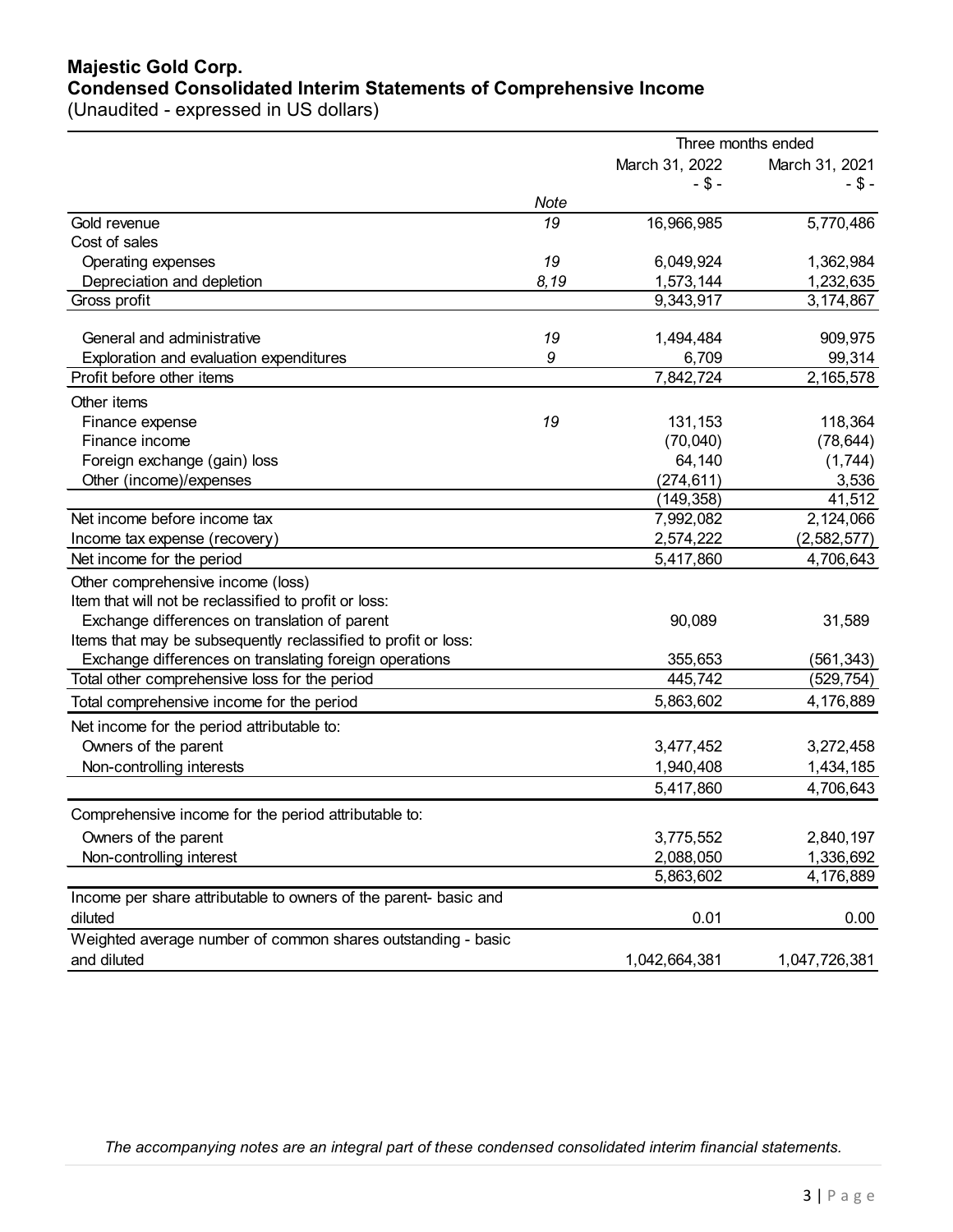# **Majestic Gold Corp. Condensed Consolidated Interim Statements of Changes in Equity** (Unaudited - expressed in US dollars)

|                                                  | Number of<br>shares | Share<br>capital<br>$-$ \$ – | Share-based<br>payment<br>reserve<br>-\$- | Special<br>Reserve<br>-\$- | Foreign<br>currency<br>translation<br>reserve<br>$-$ \$ - | Deficit<br>-\$- | Total<br>$-$ \$ -        | Non-controlling<br>interest<br>-\$- | Total equity<br>$-$ \$ - |
|--------------------------------------------------|---------------------|------------------------------|-------------------------------------------|----------------------------|-----------------------------------------------------------|-----------------|--------------------------|-------------------------------------|--------------------------|
| Balance, December 31, 2020                       | 1,047,726,381       | 123,005,743                  | 11,593,055                                | 2,501,155                  | (2,022,386)                                               | (58, 361, 024)  | 76,716,543               | 13,375,137                          | 90,091,680               |
| Safety fund surplus reserve                      | -                   | $\overline{\phantom{0}}$     | $\sim$                                    | 22.884                     | 3,965                                                     | (26, 849)       | $\overline{\phantom{0}}$ |                                     |                          |
| Statutory surplus reserve                        |                     |                              | $\sim$                                    | (13,969)                   | 13,969                                                    |                 |                          |                                     |                          |
| Comprehensive income (loss)                      |                     |                              |                                           |                            |                                                           |                 |                          |                                     |                          |
| Net income for the period                        |                     |                              |                                           |                            |                                                           | 3,272,458       | 3,272,458                | 1,434,185                           | 4,706,643                |
| Other comprehensive loss                         |                     |                              |                                           | $\blacksquare$             | (432, 261)                                                |                 | (432, 261)               | (97, 493)                           | (529, 754)               |
| Total comprehensive income (loss) for the period |                     |                              |                                           | -                          | (432, 261)                                                | 3,272,458       | 2,840,197                | 1,336,692                           | 4,176,889                |
| Balance, March 31, 2021                          | 1,047,726,381       | 123.005.743                  | 11,593,055                                | 2.510.070                  | (2, 436, 713)                                             | (55, 115, 415)  | 79,556,740               | 14,711,829                          | 94,268,569               |

|                                                 | Number of<br>shares | Share<br>capital<br>$-$ \$ – | Share-based<br>payment<br>reserve<br>$-5-$ | Special<br>Reserve<br>$-$ \$ - | Foreign<br>currency<br>translation<br>reserve<br>$-5-$ | Deficit<br>$-$ \$ – | Total<br>$-5-$ | Non-controlling<br>interest<br>$- $ -$ | Total equity<br>$-$ \$ - |
|-------------------------------------------------|---------------------|------------------------------|--------------------------------------------|--------------------------------|--------------------------------------------------------|---------------------|----------------|----------------------------------------|--------------------------|
| Balance, December 31, 2021                      | 1,043,664,381       | 122,799,751                  | 11,593,055                                 | 3,206,141                      | (704, 995)                                             | (54, 491, 705)      | 82,402,247     | 10,409,315                             | 92,811,562               |
| Shares cancelled under normal course issuer bid |                     |                              |                                            |                                |                                                        |                     |                |                                        |                          |
| (NCIB")                                         | (700,000)           | (36, 538)                    |                                            |                                |                                                        |                     | (36, 538)      |                                        | (36, 538)                |
| Shares cancelled from treasury under NCIB       | (300,000)           | -                            | $\overline{\phantom{0}}$                   |                                |                                                        |                     |                |                                        |                          |
| Safety fund surplus reserve                     |                     | -                            |                                            | 18,509                         | (541)                                                  | (17,968)            |                |                                        |                          |
| Statutory surplus reserve                       |                     |                              | $\overline{\phantom{0}}$                   | 684,357                        | (13, 358)                                              | (670, 999)          |                |                                        |                          |
| Comprehensive income                            |                     |                              |                                            |                                |                                                        |                     |                |                                        |                          |
| Net income for the period                       |                     |                              |                                            |                                |                                                        | 3,477,452           | 3,477,452      | 1,940,408                              | 5,417,860                |
| Other comprehensive income                      |                     |                              |                                            | $\overline{\phantom{a}}$       | 298,100                                                |                     | 298,100        | 147,642                                | 445,742                  |
| Total comprehensive income for the period       |                     |                              |                                            |                                | 298,100                                                | 3,477,452           | 3,775,552      | 2,088,050                              | 5,863,602                |
| Balance, March 31, 2022                         | 1,042,664,381       | 122,763,213                  | 11,593,055                                 | 3,909,007                      | (420, 794)                                             | (51,703,220)        | 86, 141, 261   | 12,497,365                             | 98,638,626               |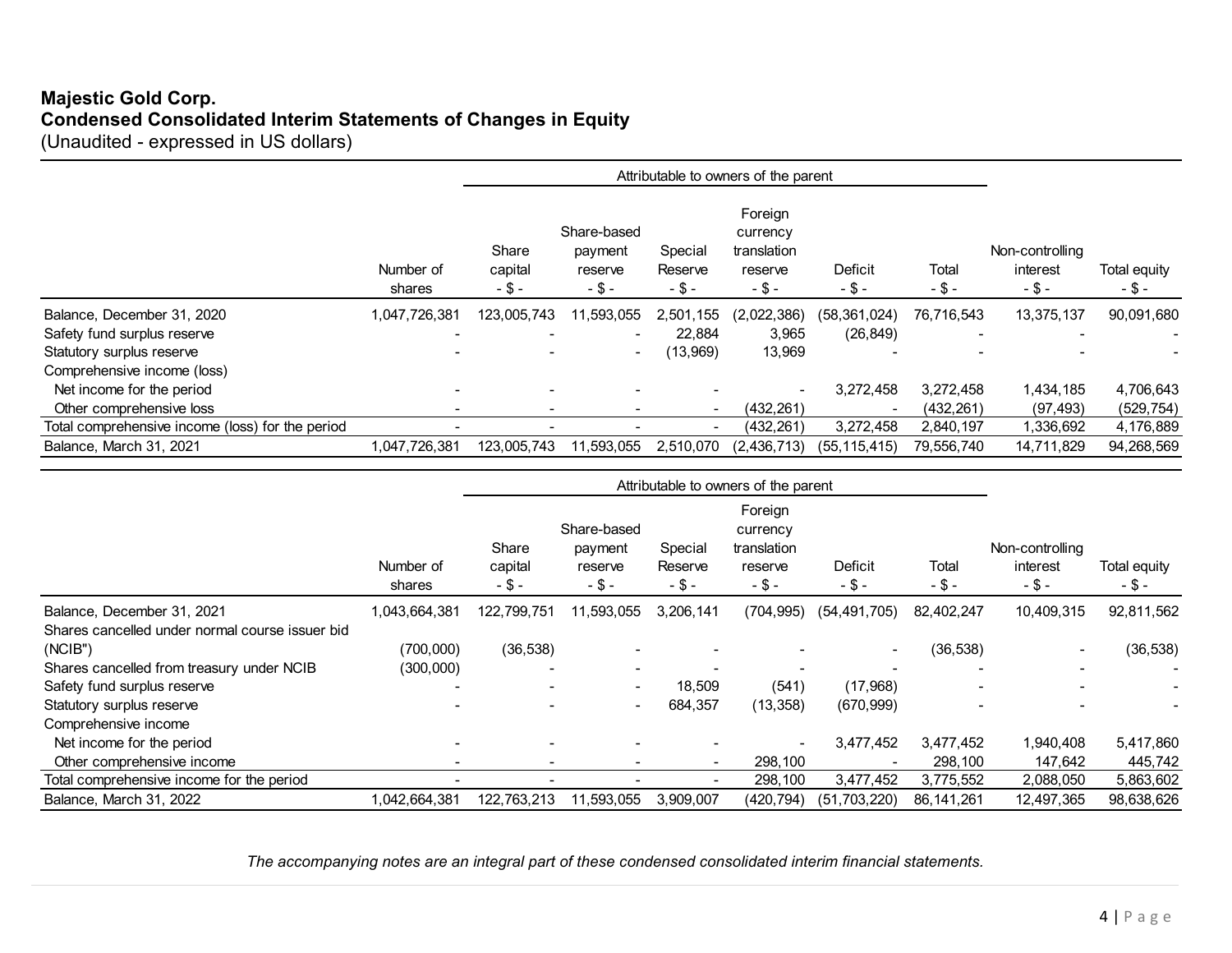# **Majestic Gold Corp. Condensed Consolidated Interim Statements of Cash Flows**

(Unaudited - expressed in US dollars)

|                                               | Three months ended |                |  |
|-----------------------------------------------|--------------------|----------------|--|
|                                               | March 31, 2022     | March 31, 2021 |  |
|                                               | $- $ -$            | -\$-           |  |
| Cash provided from (used for):                |                    |                |  |
| Operating activities:                         |                    |                |  |
| Net income for the period                     | 5,417,860          | 4,706,643      |  |
| Items not involving cash:                     |                    |                |  |
| Depreciation and depletion                    | 1,675,343          | 1,270,761      |  |
| Finance expense                               | 131,153            | 118,364        |  |
| Net Income tax expense (recovery)             | 2,572,460          | (2,582,577)    |  |
| Changes in non-cash working capital balances: |                    |                |  |
| <b>Receivables</b>                            | (99, 333)          | (694)          |  |
| Deposits and prepaid expenses                 | (315, 737)         | (298, 575)     |  |
| Inventory                                     | (18, 690)          | (1,894,822)    |  |
| Accounts payable and accrued liabilities      | 357,400            | (1,846,362)    |  |
| Effect of foreign exchange on working capital | 1,676              | (88, 117)      |  |
| Net Income tax recovered (paid)               | (2,015,856)        | 1,016,453      |  |
| Interest paid                                 | (45, 682)          | (72, 296)      |  |
| Net cash provided from operating activities   | 7,660,594          | 328,778        |  |
| Investing activities:                         |                    |                |  |
| Expenditures on property, plant and equipment | (565, 052)         | (3,367,452)    |  |
| Reclamation deposits                          | (1, 927)           | (1,711)        |  |
| Net cash used for investing activities        | (566, 979)         | (3,369,163)    |  |
| Financing activities:                         |                    |                |  |
| Lease payments                                | (6,800)            | (4, 531)       |  |
| Purchase of shares under NCIB                 | (36, 538)          |                |  |
| Other long-term liability payments            | (42,090)           | (41,079)       |  |
| Net cash used for financing activities        | (85, 428)          | (45, 610)      |  |
| Effect of foreign exchange on cash            | 197,158            | (76, 397)      |  |
| Net increase (decrease) in cash               | 7,205,345          | (3, 162, 392)  |  |
| Cash, beginning                               | 34,867,831         | 33,774,231     |  |
| Cash, ending                                  | 42,073,176         | 30,611,839     |  |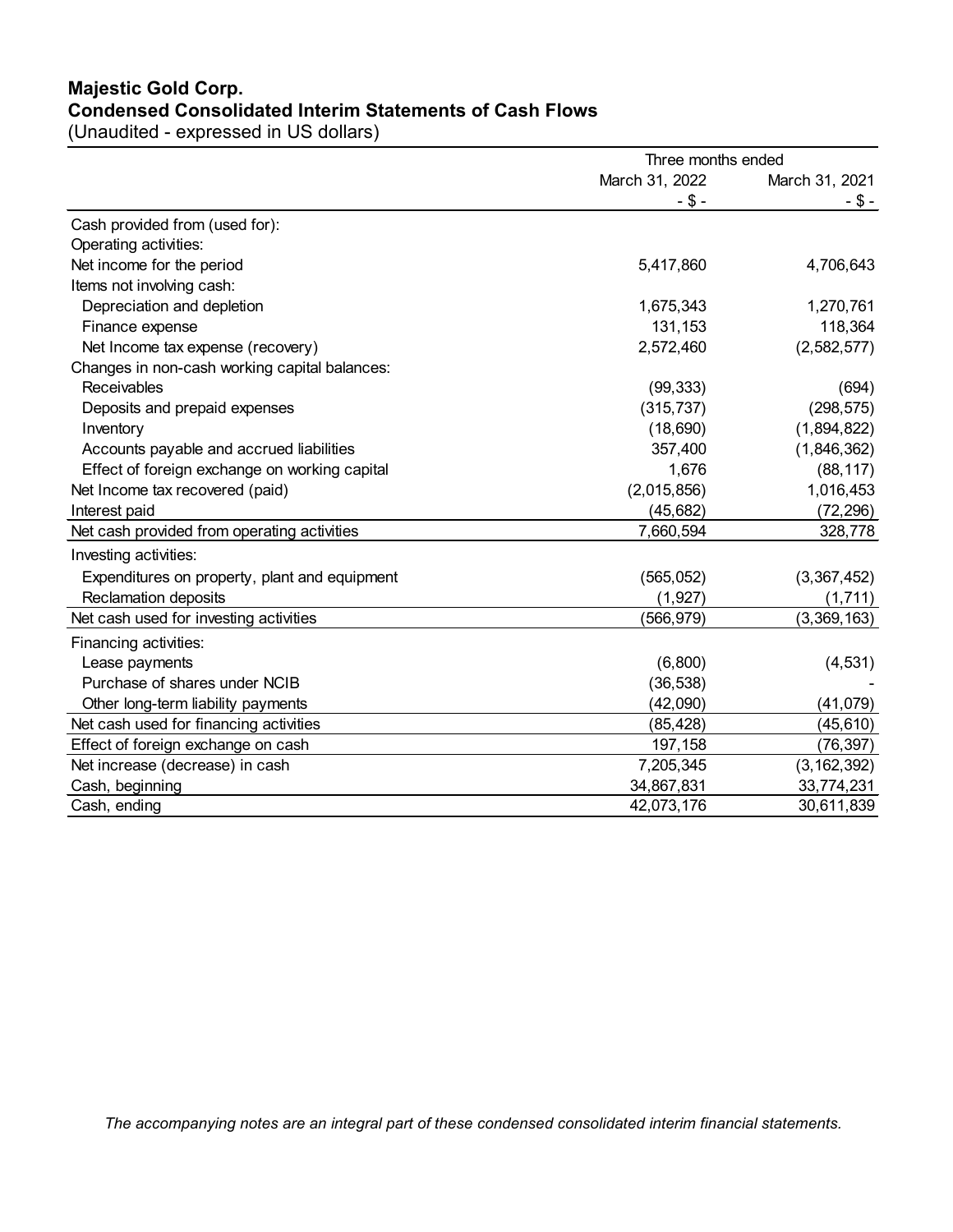# **1. Nature of operations**

Majestic Gold Corp. (the "Company") is incorporated under the laws of the province of British Columbia, Canada. The Company's shares trade on the TSX Venture Exchange ("TSX-V") under the symbol MJS. The Company is a mining company focused on the exploration, development and operation of mining properties in China, Australia and Canada.

The head office, principal address and the registered and records office of the Company are located at 306 – 1688 152nd Street, Surrey, British Columbia, Canada, V4A 4N2.

These unaudited condensed consolidated interim financial statements have been prepared on the assumption that the Company and its subsidiaries will continue as a going concern, meaning it will continue in operation for the foreseeable future and will be able to realize assets and discharge liabilities in the ordinary course of operations. At March 31, 2022, the Company has a working capital of \$21,038,263. In the opinion of the directors, the Company will have necessary funds to finance its working capital and capital expenditure requirements for the next twelve months following March 31, 2022, based on the consideration that the Company is expected to remain profitable and continue to generate operating cash inflow from its future business operations.

On March 1, 2021, the Company announced the provincial government in Shandong ordered the immediate closure of all non-coal operations in the province following a second major mine accident that occurred in the region. The provincial and city governments initiated a provincial wide program to inspect all underground gold mines in Shandong and mandate compliance with provincial safety standards. On April 29, 2021, and August 5, 2021, the Company obtained the governmental approvals to resume mining operations at the Songjiagou ("SJG") Underground Mine and SJG Open-Pit Mine respectively, following successful completion of the cautionary safety inspections.

#### **2. Basis of preparation and significant accounting policies**

#### **Statement of compliance**

These unaudited condensed consolidated interim financial statements have been prepared in accordance with International Accounting Standard, Interim Financial Reporting ("IAS 34") as issued by the International Accounting Standards Board ("IASB"). The policies applied in these financial statements are based on International Financial Reporting Standards ("IFRS") and interpretations of the International Financial Reporting Interpretations Committee ("IFRIC") issued and outstanding as at May 11, 2022, the date the audit committee to the board of directors approved these unaudited condensed consolidated interim financial statements for issue.

#### **Basis of preparation**

These unaudited condensed consolidated interim financial statements, prepared in conformity with IAS 34, follow the same accounting policies and methods of computation as the most recent audited annual consolidated financial statements.

Since these unaudited condensed consolidated interim financial statements do not include all disclosures required by the International Financial Reporting Standards ("IFRS") for annual financial statements, they should be read in conjunction with the Company's annual consolidated financial statements for the year ended December 31, 2021.

These unaudited condensed consolidated interim financial statements of the Company are presented in US dollars unless otherwise noted.

### **Basis of consolidation**

The condensed consolidated interim financial statements include the accounts of the Company and its controlled entities. All inter-company balances and transactions, including unrealized income and expenses arising from intercompany transactions, are eliminated on consolidation.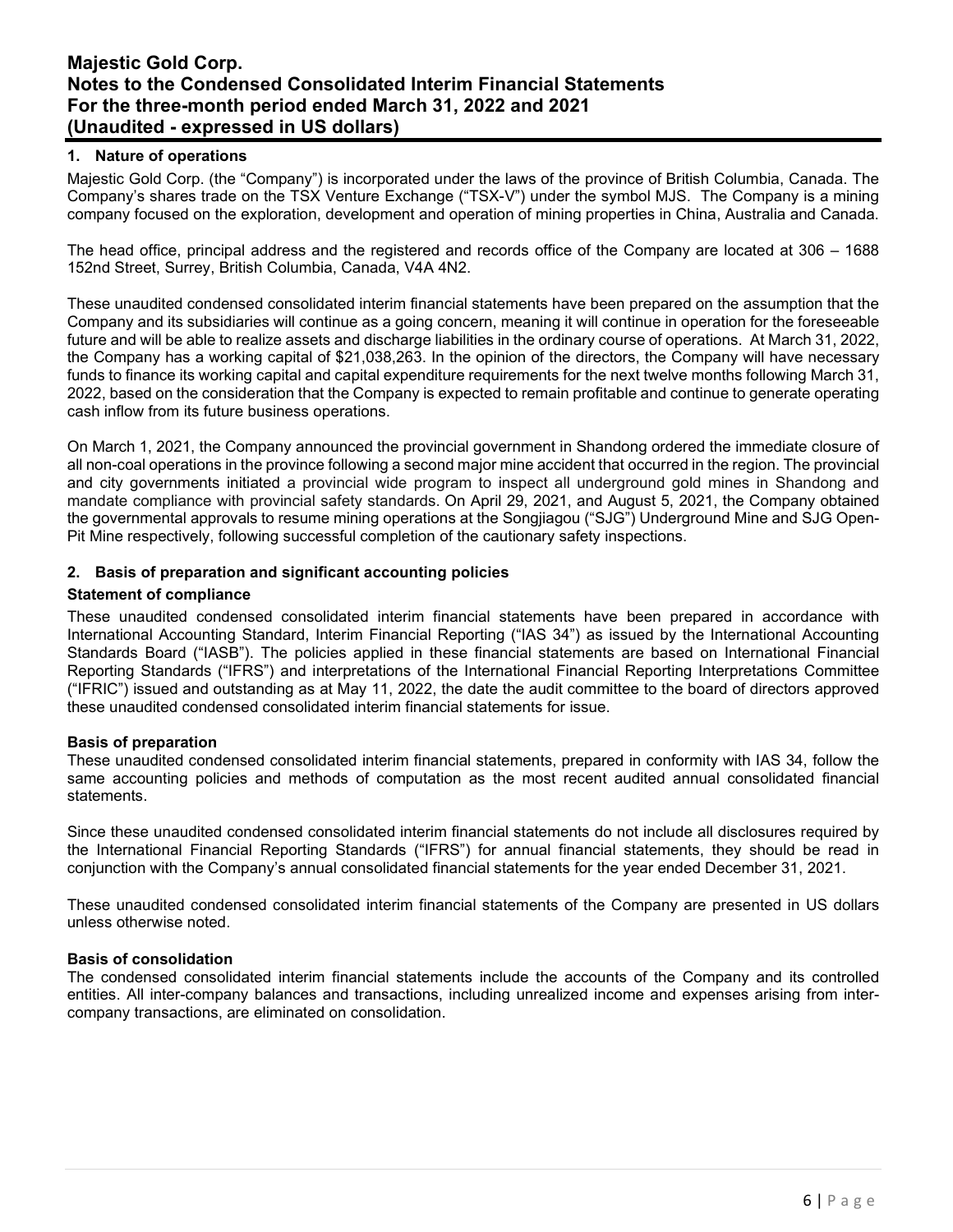### **2. Basis of preparation and significant accounting policies (continued)**

The net interest of the Company's most significant subsidiaries are presented below:

|                                            | Country of    | Percentage as at |                   |
|--------------------------------------------|---------------|------------------|-------------------|
|                                            | incorporation | March 31, 2022   | December 31, 2021 |
| Sinogold Resources Holdings Group Co. Ltd. | Cayman Island | 94%              | 94%               |
| Majestic Yantai Gold Ltd.                  | BVI           | 94%              | 94%               |
| Yantai Zhongjia Mining Inc.                | China         | 70.5%            | 70.5%             |

#### **COVID-19 estimation uncertainty**

The COVID-19 pandemic had a significant negative impact on global economic conditions in 2020 which resulted in significant volatility of commodity prices as well as increased economic uncertainty. Throughout 2021, there has been an economic recovery providing for more positive outlooks on commodity prices and general market and industry conditions as COVID-19 vaccination rates continue to increase and government restrictions are slowly eased.

In response to the COVID-19 pandemic, and in compliance with the PRC government's measures to contain and mitigate the COVID-19 outbreak, the Company suspended certain office administrative functions in the PRC in February 2020. During this period, there was no suspension in the mining and processing operations, with full operations resuming on February 24, 2020.

#### **Use of estimates**

The preparation of financial statements in accordance with IFRS requires the Company to make estimates and assumptions concerning the future. The Company's management reviews these estimates and underlying assumptions on an ongoing basis, based on experience and other factors, including expectations of future events that are believed to be reasonable under the circumstances. Revisions to estimates are adjusted prospectively in the period in which the estimates are revised.

Estimates and assumptions where there is significant risk of material adjustments to assets and liabilities in future accounting periods include:

**a)** The useful lives of property, plant and equipment

Depreciation is calculated on the straight-line basis to depreciate the cost of each item of plant and equipment and ROU asset to its residual value over its estimated useful life. Useful lives are determined based on management's past experience with similar assets, estimated changes in technologies and in the case of mining related plant and equipment, estimated mine lives. If the estimated useful lives change significantly, adjustment of depreciation will be provided in the future year.

The useful lives of the Company's mining properties and infrastructure are based on indicated gold resource and probable reserve estimates based on a certain grade cut-off level. Assumptions that influenced cut-off grade include the expected future price of gold, projected operating costs and discount rates. Changes to these assumptions and further analysis of the Company's gold resource and reserve estimates could significantly impact the expected useful lives of the Company's mineral property and related infrastructure.

#### **b)** Asset retirement obligation

The asset retirement obligation is based on projected future costs associated with mine reclamation and closure activities on the Company's SJG Open-Pit Mine and SJG Underground Mine. These estimates are based on current Chinese environmental laws and regulations. Future changes to such laws and regulations as well as changes to the Company's intended mining operations could significantly impact this provision.

#### **c)** Impairment of the Company's mining assets

When assessing whether there are indicators of impairment of the Company's mining property and related assets, the Company considers internal and external factors, including:

- (i) Market factors such as a decrease in the price of gold or an increase in market interest rates:
- (ii) Whether the carrying value of the Company's net assets exceeding the Company's market capitalization; and
- (iii) The net cash flows generated by the assets being less than expected.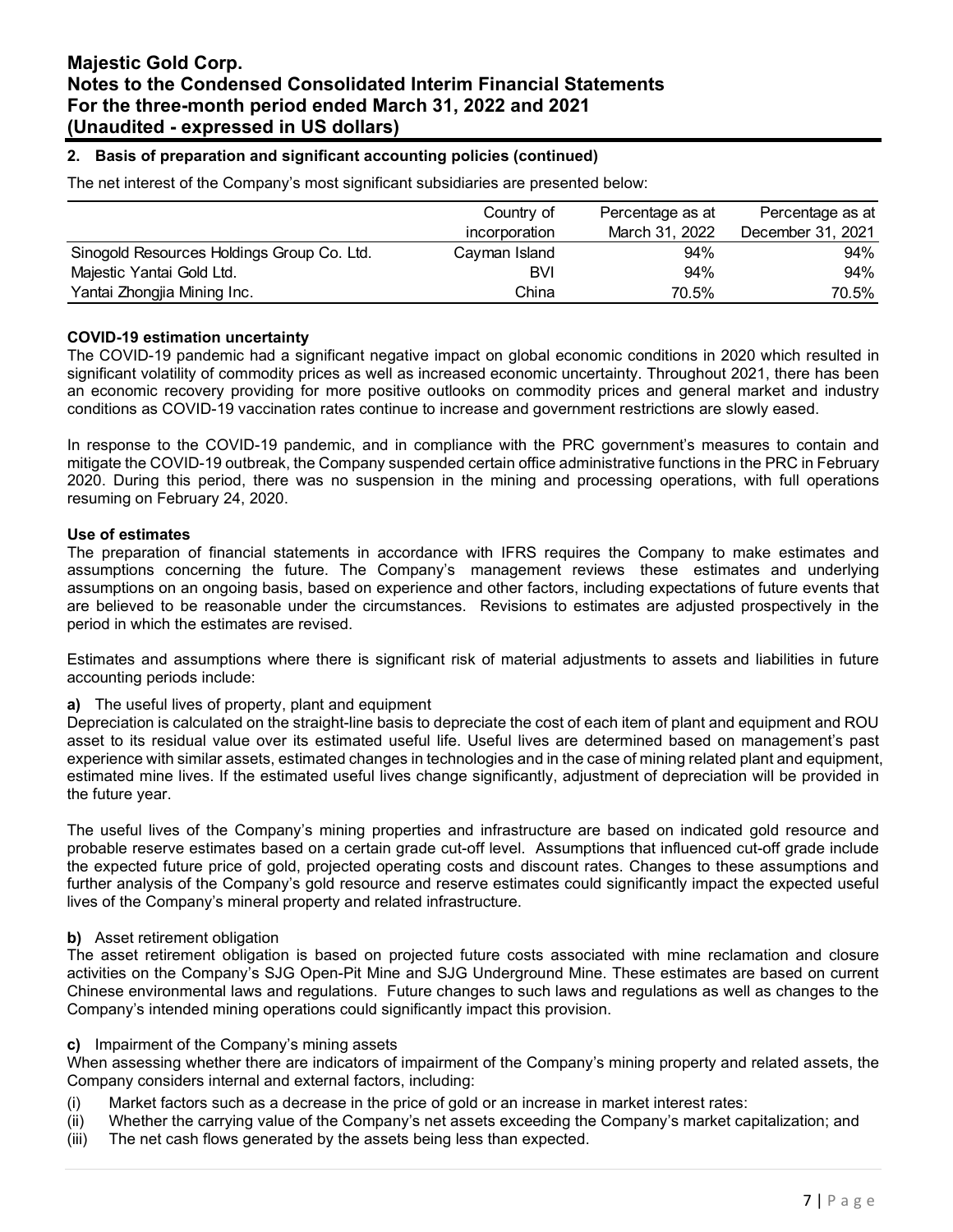# **2. Basis of preparation and significant accounting policies (continued)**

### **Use of estimates (continued)**

The Company has concluded that, as at March 31, 2022, there are no indicators of impairment of the Company's mining properties and related assets.

### **d)** Other significant estimates

Other significant estimates where there is significant risk of material adjustments to assets and liabilities in future accounting periods include: determining the fair value measurements for financial instruments, the allocation of production costs to stockpiles of ore inventory and the recoverability of deferred income tax assets.

The Company estimates its income tax provision and deferred taxation in accordance with the prevailing tax rules and regulations, taking into account any special approvals obtained from the relevant tax authorities and any preferential tax treatment to which it is entitled in each location or jurisdiction in which the Company operates. There are many transactions and calculations for which the ultimate tax determination is uncertain during the ordinary course of business. The Company recognizes liabilities for anticipated tax audit issues based on estimates of whether additional taxes will be due. Where the final tax outcome of these matters is different from the amounts that were initially recorded, the differences will impact on the income tax and deferred tax provisions in the period in which the determination is made.

Deferred tax assets are recognized for unused tax losses and deductible temporary differences, such as the provision for impairment of receivables, inventories and property, plant and equipment and accruals of expenses not yet deductible for tax purposes, to the extent that it is probable that taxable profits will be available against which the losses deductible temporary difference can be utilized.

In the event that future tax rules and regulations or related circumstances change, adjustments to current and deferred taxation may be necessary which would impact on the Company's results or financial position.

#### **Use of judgments**

The preparation of financial statements in accordance with IFRS requires the Company to make judgments, apart from those involving estimates, in applying accounting policies. The most significant judgments in applying the Company's financial statements include:

#### a) The determination of functional currency

In accordance with IAS 21, "The Effects of Changes in Foreign Exchange Rates" (IAS 21") management determined that the functional currency of the Company is the Canadian dollar, the functional currency of Yantai Zhongjia Mining Inc. and all the other of the Company's Chinese subsidiaries is the Chinese Yuan ("CNY") and the functional currency of Sinogold Resources Holdings Group Co., Ltd. and Majestic Yantai Gold Ltd. is the Hong Kong dollar. Prior to January 1, 2020, the functional currency of Majestic Yantai Gold Ltd, was the Canadian dollar. Per IAS 21, an entity's functional currency should be determined based on the underlying transactions, events and conditions relevant to the entity. Based on management's re-evaluation, taking into consideration the primary economic environment in which Majestic Yantai Gold Ltd. carries on its business, management determined that the functional currency of the Majestic Yantai Gold Ltd.'s operations changed from Canadian dollars to Hong Kong dollars as at January 1, 2020, given the increase in administrative costs that are denominated in Hong Kong dollars. The change in functional currency of Majestic Yantai Gold Ltd. was applied prospectively from January 1, 2020, in accordance with IAS 21. On the date of the change of functional currency, all items on the statement of financial position of Majestic Yantai Gold Ltd. were translated into Hong Kong dollars at the exchange rate on that date; and

b) The assessment of the Company's ability to continue as a going concern and whether there are events or conditions that may give rise to a significant uncertainty.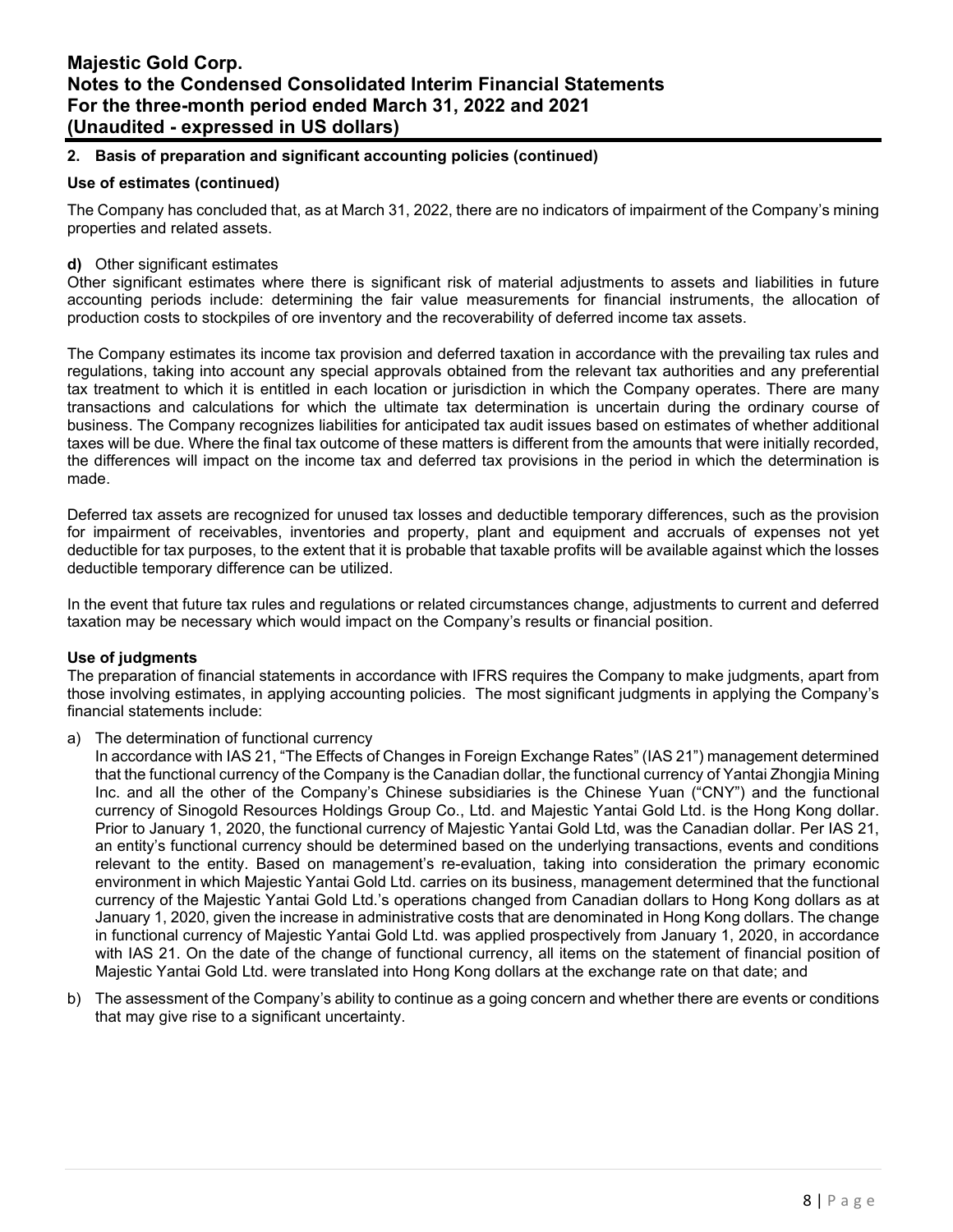### **2. Basis of preparation and significant accounting policies (continued)**

### **Foreign currency translation**

Transactions in foreign currencies are initially recorded in the functional currency by applying exchange rates at the dates of the transactions.

Monetary assets and liabilities denominated in foreign currencies at the reporting date are translated to the functional currency at the reporting date exchange rate.

Non-monetary items that are measured in terms of historical cost in a foreign currency are translated using the exchange rate at the date of the transaction. Non-monetary assets and liabilities denominated in foreign currencies that are measured at fair value are re-translated to the functional currency at the exchange rate at the date that the fair value was determined. Foreign currency differences arising on re-translation are recognized in profit or loss.

For the purposes of presenting the consolidated financial statements in the presentation currency of US dollars, the companies with functional currencies other than US dollars, the assets and liabilities are translated into US dollars using the period-end exchange rate and the operations and cash flows are translated using the average rates of exchange over the period. Exchange differences arising when the opening net assets and the profit or loss are translated into US dollars are recognized in other comprehensive income and recorded in the Company's foreign currency translation reserve in equity. These differences are recognized in profit or loss in the period in which the operation is disposed.

# **Comparative figures**

Certain comparative figures have been reclassified to conform to the current period's presentation.

#### **3. New accounting standards, interpretations and amendments**

#### *New accounting standards, interpretations and amendments issued not yet applied*

#### **Amendment to IAS 12 - Deferred Tax related to Assets and Liabilities arising from a Single Transaction**

The amendments to IAS 12 clarify that the initial recognition exemption does not apply to transactions in which equal amounts of deductible and taxable temporary differences arise on initial recognition. The amendments are effective for annual reporting periods beginning on or after January 1, 2023. Early application of the amendments is permitted. The amendments apply to transactions that occur on or after the beginning of the earliest comparative period presented. In addition, at the beginning of the earliest comparative period the following would be recognized:

- a deferred tax asset to the extent that it is probable that taxable profit will be available against which the deductible temporary difference can be utilized and a deferred tax liability for all deductible and taxable temporary differences associated with right-of-use assets and lease liabilities; and
- the cumulative effect of initially applying the amendments as an adjustment to the opening balance of retained earnings (or other component of equity, as appropriate) at that date.

The implementation of this amendment is not expected to have a material impact on the Company.

#### **Amendment to IAS 1- Presentation of Financial Statements**

The amendments to IAS 1 clarify the presentation of liabilities. The classification of liabilities as current or noncurrent is based on contractual rights that are in existence at the end of the reporting period and is unaffected by expectations about whether an entity will exercise its right to defer settlement. A liability not due over the next twelve months is classified as non-current even if management intends or expects to settle the liability within twelve months. The amendment also introduces a definition of 'settlement' to make clear that settlement refers to the transfer of cash, equity instruments, other assets, or services to the counterparty. The amendments are effective for annual reporting periods beginning on or after January 1, 2023. The implementation of this amendment is not expected to have a material impact on the Company.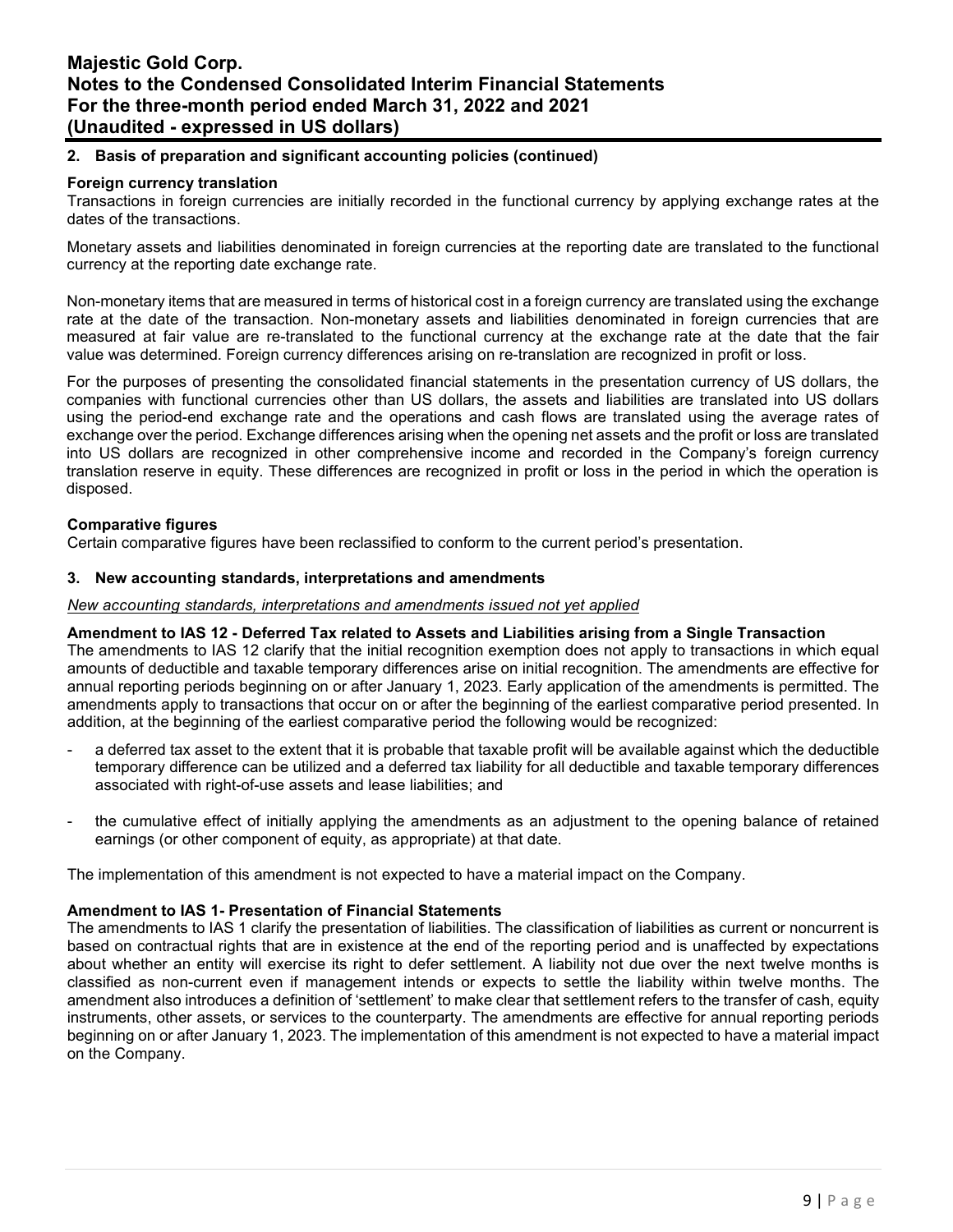### **3. New accounting standards, interpretations and amendments (continued)**

#### *New accounting standards, interpretations and amendments issued not yet applied (continued)*

#### **Amendments to IAS 1 and IFRS Practice Statement 2 - Disclosure of Accounting policies**

The amendments require that an entity discloses its material accounting policies, instead of its significant accounting policies. Further amendments explain how an entity can identify a material accounting policy. Examples of when an accounting policy is likely to be material are added. To support the amendment, the Board of Directors has also developed guidance and examples to explain and demonstrate the application of the 'four-step materiality process' described in IFRS Practice Statement 2. The amendments are effective for annual reporting periods beginning on or after January 1, 2023. The Company is currently evaluating the impact of the amendment on its financial statements.

#### **4. Cash**

At March 31, 2022, cash of \$ 36,049,756 is held in China and is subject to local exchange control regulations. Chinese exchange control regulations provide for restrictions on exporting capital from China, other than through normal dividends.

#### **5. Receivables**

|                        | March 31, 2022 | December 31, 2021 |
|------------------------|----------------|-------------------|
| Sales taxes receivable | 13.405         | 6,663             |
| Other receivables      | 201,783        | 109,192           |
| Total                  | 215,188        | 115,855           |

#### **6. Deposits and prepaid expenses**

|                                             | March 31, 2022   | December 31, 2021 |
|---------------------------------------------|------------------|-------------------|
| Current:                                    |                  |                   |
| Prepayment for mining supplies and services | \$<br>184,445 \$ | 79,644            |
| Rent deposit                                | 11.421           | 9,724             |
| Other prepayments and deposits              | 716,764          | 507,164           |
|                                             | 912,630          | 596,532           |
| Non-current:                                |                  |                   |
| Reclamation deposits                        | 2,466,463        | 2,453,906         |
| Total                                       | 3,379,093        | 3,050,438         |

#### **Reclamation Deposits**

The Company is required to make reclamation deposits in respect of its expected rehabilitation obligations at the SJG Open-Pit Mine and SJG Underground Mine.

#### **7. Inventory**

|                  | March 31, 2022 | December 31, 2021 |
|------------------|----------------|-------------------|
| Gold concentrate | 395.147        | 402.382           |
| Ore stockpile    | 1.124.238      | 1,552,639         |
| Raw material     | 1.616.450      | 1.148.678         |
| Total            | 3,135,835      | \$<br>3,103,699   |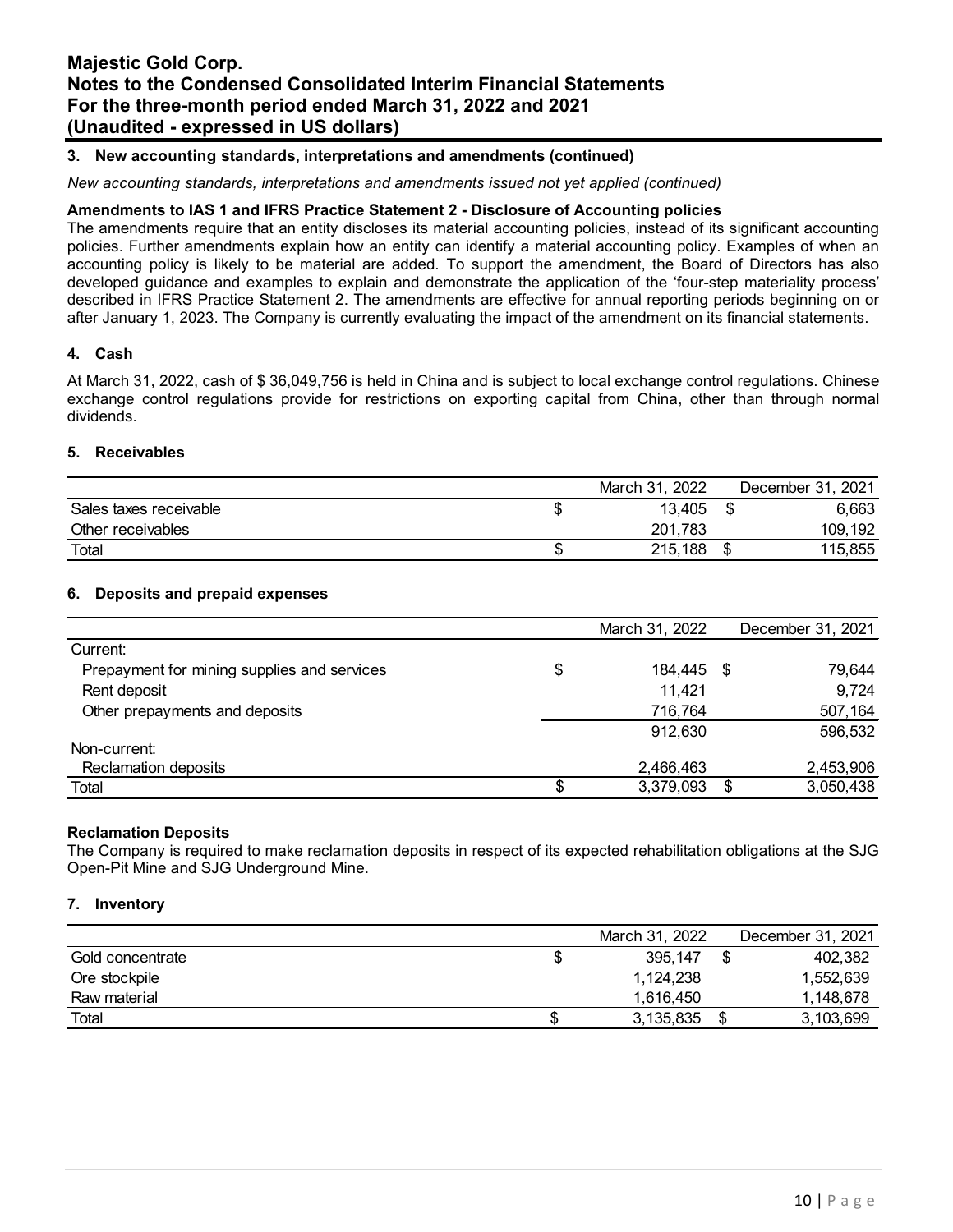# **8. Property, plant and equipment**

# **Songjiagou Gold Mine**

The Company's principal mining property is the Songjiagou Open-Pit Mine located in the Shandong Province of China. The Company commenced commercial gold production at the SJG Open-Pit Mine in May 2011. The Company's mining permit for the SJG Open-Pit Mine is valid until May 17, 2031. The SJG Open-Pit Mine is owned by the Company's subsidiary, Yantai Zhongjia Mining Co., Ltd. ("Zhongjia"). The Company's interest in Zhongjia is held through its indirect 94% ownership of its subsidiary Majestic Yantai Gold Ltd. Majestic Yantai holds 75% of the shares of Zhongjia. The remaining 25% of Zhongjia is held by Yantai Dahedong Processing Co. Ltd. ("Dahedong").

During fiscal year 2020, the mining permit fee was initially assessed at \$14,669,935 (RMB 101.136 million) based on the estimated mineral resources available. During fiscal year 2021, Zhongjia received the Yantai Natural Resources Bureau's final valuation assessment of the mining permit fee of \$9,983,767 (RMB 74.12 million), payable over six years (Note 15). The outstanding mining fee was discounted over the payment term with the reduction of the mining permit fee of \$4,686,168 recognized in the mining property costs of fiscal year 2021.

### **Songjiagou Underground Mine**

The SJG Underground Mine is also owned by Zhongjia and lies immediately north of the SJG Open-Pit Mine, within the project's exploration license boundary. The area underlain by precious metal mineralized vein structures was converted to a five-year, 0.414 sq. km. mining license that was granted on February 18, 2016. The Company's mining permit for the SJG Underground Mine is valid until February 18, 2031. The mining license area covers a continuation of the gold mineralization that is currently being mined in the adjacent SJG Open-Pit Mine.

As at March 31, 2022 and March 31, 2021, ROU included prepaid land leases and building leases.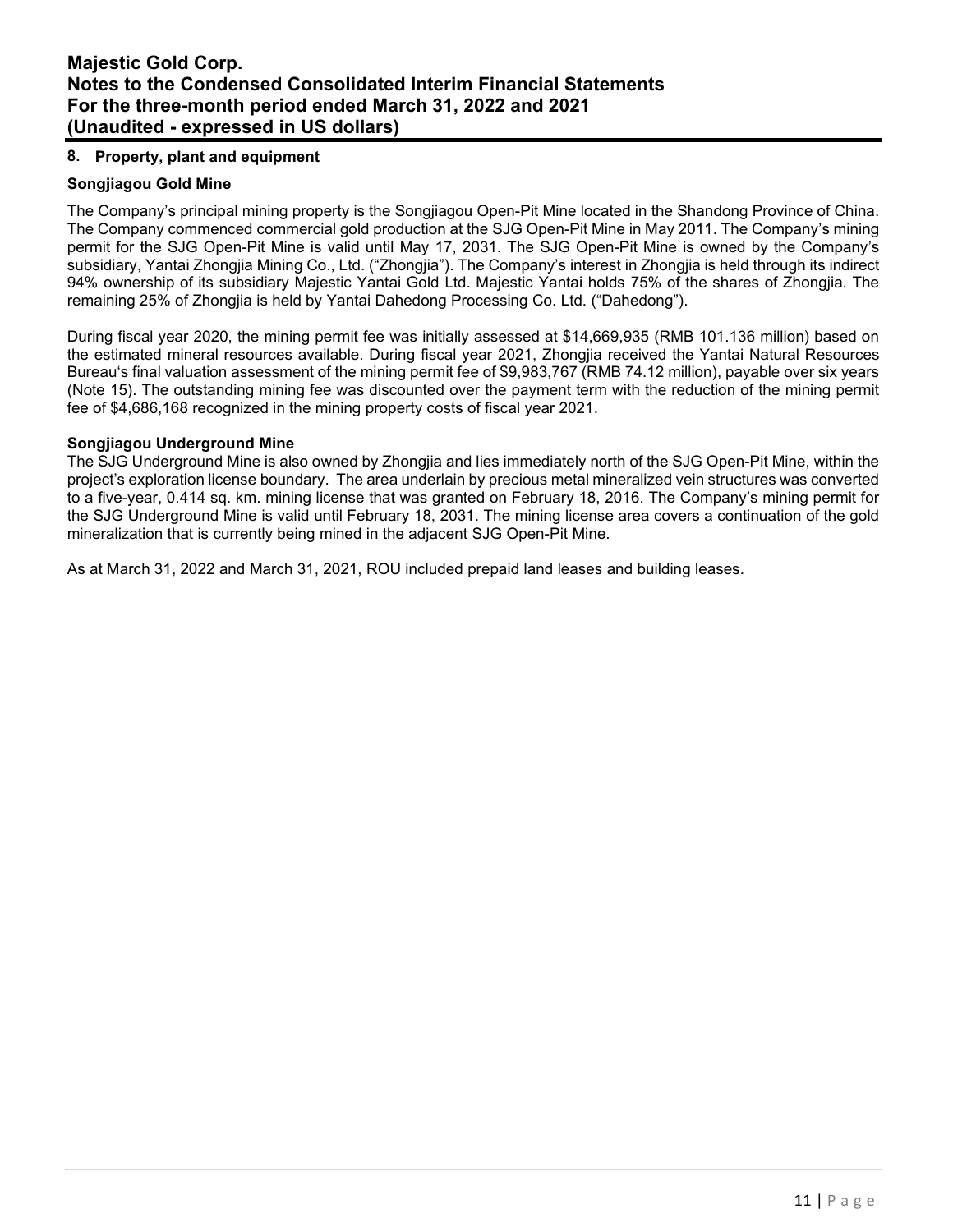# **8. Property, plant and equipment (continued)**

|                                   | Motor<br>Vehicles |      | Office furniture<br>& equipment | <b>Building</b><br>Machinery |                  | Mining<br>Infrastructure | Mineral<br>Property | Right of use<br>lands | Total             |
|-----------------------------------|-------------------|------|---------------------------------|------------------------------|------------------|--------------------------|---------------------|-----------------------|-------------------|
| Cost                              |                   |      |                                 |                              |                  |                          |                     |                       |                   |
| At December 30, 2020              | 696,631<br>\$     | \$   | 654,838                         | \$14,276,633                 | 25,688,122<br>\$ | 36,507,048               | \$25,025,611        | \$19,369,685          | \$122,218,568     |
| Additions                         | 90,537            |      | 78,681                          | 1,121,962                    | 3,078,547        | 1,402,954                | 3,200,097           | 116,935               | 9,089,713         |
| Change in mining permit valuation |                   |      |                                 |                              |                  |                          | (4,686,168)         |                       | (4,686,168)       |
| Change in asset retirement cost   |                   |      |                                 |                              |                  | 97,870                   |                     |                       | 97,870            |
| Disposal                          | (55,004)          |      | (17, 265)                       | (159, 213)                   | (70, 011)        |                          |                     | (71, 184)             | (372, 677)        |
| Foreign exchange adjustment       | 16,701            |      | 15,706                          | 344,920                      | 634,970          | 871,184                  | 677,359             | 449,078               | 3,009,918         |
| At December 30, 2021              | 748,865           |      | 731,960                         | 15,584,302                   | 29,331,628       | 38,879,056               | 24,216,899          | 19,864,514            | 129, 357, 224     |
| Additions                         | 21,913            |      |                                 |                              |                  | 543,139                  |                     |                       | 565,052           |
| Foreign exchange adjustment       | 3,245             |      | 3,285                           | 67,510                       | 127,348          | 168,144                  | 104,905             | 87,340                | 561,777           |
| At March 31, 2022                 | \$774,023         | \$   | 735,245                         | \$15,651,812                 | \$29,458,976     | 39,590,339               | \$24,321,804        | \$19,951,854          | \$130,484,053     |
| Accumulated depreciation          |                   |      |                                 |                              |                  |                          |                     |                       |                   |
| At December 30, 2020              | $$(572,535)$ \;   |      | (482, 325)                      | \$ (6,019,593)               | \$(12,274,850)   | \$(10,084,622)           | (2,872,557)<br>\$   | (6, 842, 854)<br>\$   | \$ (39, 149, 336) |
| Depreciation and depletion        | (37, 305)         |      | (71, 419)                       | (731, 829)                   | (1,565,720)      | (593, 582)               | (517, 131)          | (673, 353)            | (4, 190, 339)     |
| Disposal                          | 21,085            |      | 16,026                          | 70,320                       | 35,044           |                          |                     | 71,184                | 213,659           |
| Foreign exchange adjustment       | (13, 580)         |      | (11,668)                        | (148, 306)                   | (304, 463)       | (242, 669)               | (73,038)            | (164, 364)            | (958,088)         |
| At December 30, 2021              | (602, 335)        |      | (549, 386)                      | (6,829,408)                  | (14, 109, 989)   | (10, 920, 873)           | (3,462,726)         | (7,609,387)           | (44, 084, 104)    |
| Depreciation and depletion        | (10, 496)         |      | (19, 175)                       | (195, 860)                   | (479, 789)       | (502, 429)               | (296,000)           | (171, 594)            | (1,675,343)       |
| Foreign exchange adjustment       | (2,610)           |      | (2, 450)                        | (29, 588)                    | (61, 132)        | (47,317)                 | (15,005)            | (33, 261)             | (191, 363)        |
| At March 31, 2022                 | \$(615,441)       | - \$ | (571,011)                       | $$$ (7,054,856)              | \$(14,650,910)   | \$(11, 470, 619)         | \$<br>(3,773,731)   | \$<br>(7,814,242)     | \$ (45,950,810)   |
| Net book value                    |                   |      |                                 |                              |                  |                          |                     |                       |                   |
| At December 30, 2021              | \$146,530         | \$   | 182,574                         | 8,754,894<br>\$.             | 15,221,639<br>\$ | 27,958,183<br>\$         | \$20,754,173        | \$12,255,127          | \$85,273,120      |
| At March 31, 2022                 | \$158,582         | \$   | 164,234                         | 8,596,956<br>\$              | 14,808,066<br>\$ | 28,119,720               | \$20,548,073        | \$12,137,612          | \$84,533,243      |

As at March 31, 2022, and December 31, 2021, certain of the Company's buildings were associated with land lease agreements with third parties which allow for the use of assets for the duration of the lease.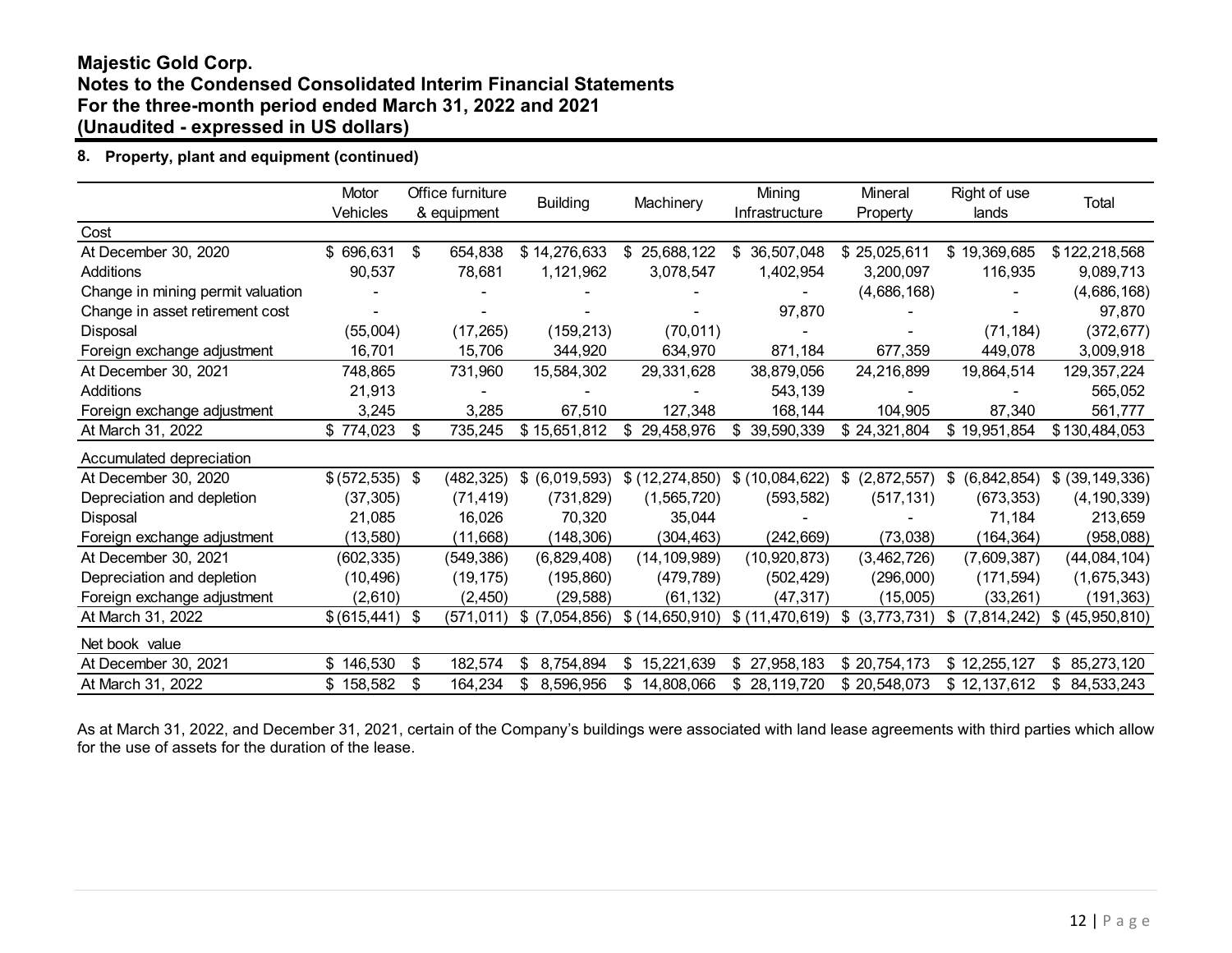### **9. Exploration and evaluation assets**

|                              |    | Sunset/Sunrise<br>Mineral<br>Property |   | Total |
|------------------------------|----|---------------------------------------|---|-------|
| Balance at December 31, 2021 | ۰D | 861                                   | S | 861   |
| Foreign exchange adjustment  |    | 14                                    |   | 14    |
| Balance at March 31, 2022    |    | 875                                   |   | 875   |

#### **Australia Lithium Tenements, Australia**

On June 15, 2021, the Company entered into a letter of intent ("LOI") and an amended LOI on December 15, 2021, with Western Explorers PTY Ltd., a private Australian corporation, to acquire a 65% interest in four separate tenements located in Western Australia, an area with demonstrated potential for the discovery of lithium oxide mineralization.

The terms of the amended LOI are as follows:

- Majestic has the right to carry out a technical review and preliminary exploration work on the tenements by June 15, 2022;
- provided that Majestic expends a total of A\$100,000 within the six-month period (completed), it shall have the right to acquire a 65% interest in the tenements by entering into a joint venture with Western Explorers. To earn its interest, the Company must contribute A\$1,000,000 over a period of two years for exploration and maintenance of the tenements;
- After Majestic has earned 65% interest in the joint venture, both parties shall contribute in cash for further exploration and exploitation in proportion to its ownership interest. If a Party does not contribute, then the other Party may subscribe for and contribute, in which case the ownership interest of the non-contributing Party may be diluted.

#### **Sunset-Sunrise Property, Canada**

In November 2019, the Company acquired the Sunset and Sunrise mineral claims which are located in the Cassiar District of British Columbia by making a payment of \$840.

Exploration and evaluation expenditures recorded in the statements of income and comprehensive income for the threemonth period ended March 31, 2022, is as follows:

| Three months ended    | Australia Lithium | Total          |
|-----------------------|-------------------|----------------|
| March 31, 2022        | Tenements         | March 31, 2022 |
| Maintenance fees      | 1,379             | 1,379          |
| General exploration   | 1,849             | 1,849          |
| Geological consulting | 3,481             | 3,481          |
| Total                 | 6,709             | 6,709          |

#### **10. Other long-term assets**

At March 31, 2022, the Company had the following receivables in the amount of \$622,493 (2021- \$620,168) with arm's length parties:

- (i) A zero-interest bearing installment loan of \$630,100 (RMB 4,000,000) to an arm's length farmers cooperation company. As at March 31, 2022, the outstanding loan amount was \$630,100 (RMB 4,000,000) (2021 - \$627,382 (RMB 4,000,000). The loan was provided in support of economic development to a village adjacent to Songjiagou Project as loan proceeds will be used for the construction of a greenhouse to support the agricultural economic development, social well-being and stability of the local communities comprising mainly villagers and farmers in the Muping District of Yantai. The loan is repayable in four equal instalments over four years, with the first instalment, recorded as the current portion of other long-term assets, of \$157,525 (RMB 1,000,000) due on September 17, 2022;
- (ii) Advance payments for purchases of property plant and equipment of \$149,918 (RMB 951,707).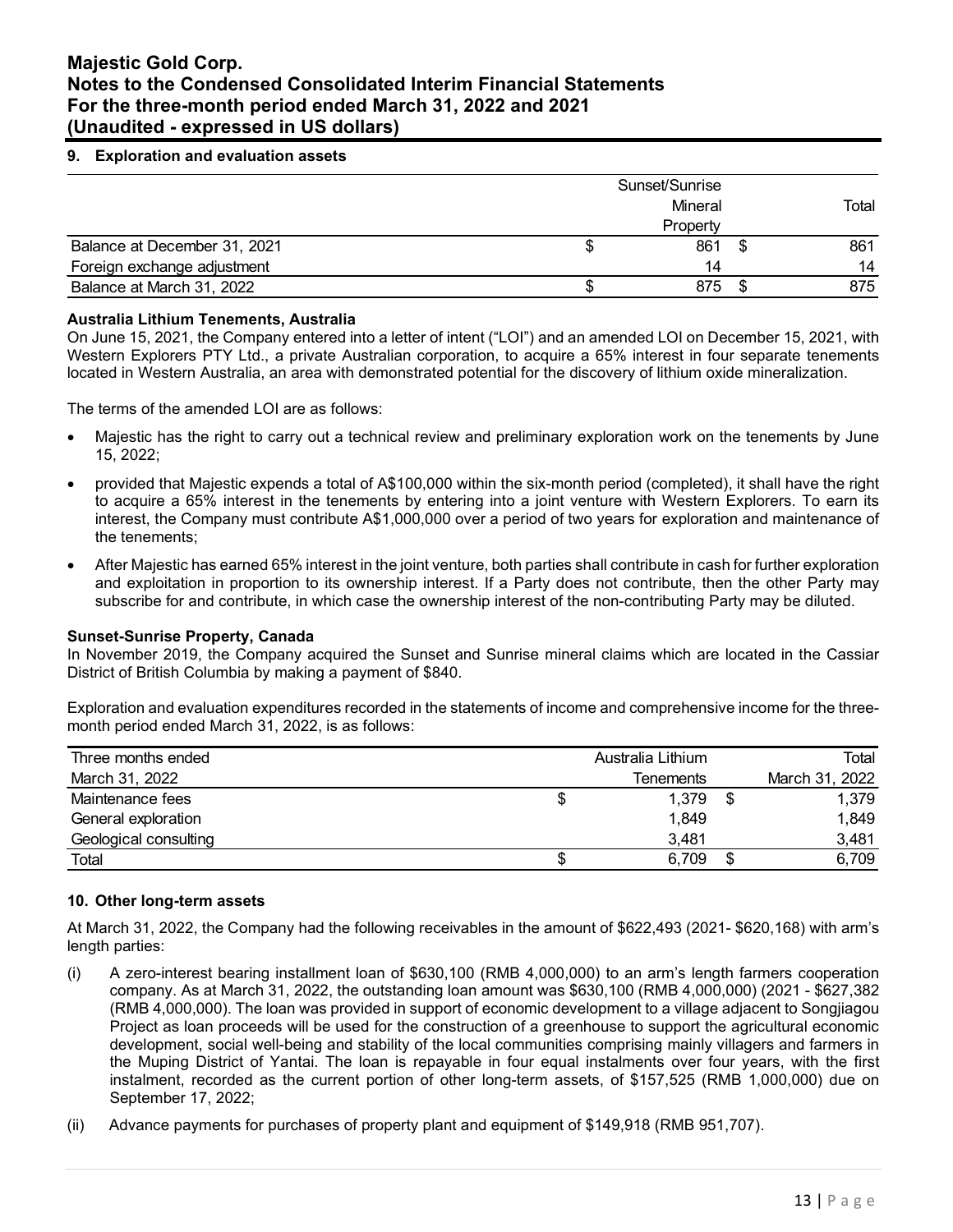### **11. Accounts payable and accrued liabilities**

|                                  | March 31, 2022  | December 31, 2021 |
|----------------------------------|-----------------|-------------------|
| Trade and other payables         | \$<br>6,283,264 | 5,894,945         |
| Loan interest payables           | 5.710           | 5,686             |
| Provisions                       | 212,858         | 211,940           |
| Amount due to Dahedong (Note 16) | 5,655,627       | 5,631,233         |
| Total                            | 12, 157, 459    | 11,743,804        |

The balance due to Dahedong of \$5,655,627 (December 31, 2021 – \$5,631,233) bears no interest, is unsecured, and due on demand.

The provisions consist of a provision for the relocation of villages surrounding the mine and a provision for penalties that arise from overdue tax payment and other penalties.

A continuity of the Company's provisions that are included in accounts payable and accrued liabilities are as follows:

|                            |    | Provision for | Provision for |         |
|----------------------------|----|---------------|---------------|---------|
|                            |    | relocation    | penalties     | Total   |
| Balance, December 31, 2021 |    | 153.860       | 58,080        | 211,940 |
| Effect of foreign exchange |    | 666           | 252           | 918     |
| Balance, March 31, 2022    | ۰D | 154.526       | 58,332        | 212,858 |

### **12. Loans Payable**

|                             | March 31, 2022           | December 31, 2021 |
|-----------------------------|--------------------------|-------------------|
| Balance, beginning          | 4,705,365                | 4.597.772         |
| Loan advances               | $\overline{\phantom{a}}$ | 6,204,051         |
| Loan repayments             | $\overline{\phantom{a}}$ | (6,204,051)       |
| Foreign exchange adjustment | 20,384                   | 107,593           |
| Balance, ending             | \$<br>4,725,749          | 4,705,365         |

At March 31, 2022, the Company has a loan of \$4,725,749 (RMB 30,000,000) (December 31, 2021 - \$4,705,365) outstanding. The loan bears interest at 4.35% per annum and was guaranteed by Dahedong, the owner of Dahedong and by certain third parties. The loan was repaid on April 29, 2022.

#### **13. Financial guarantees**

The Company had provided the following financial guarantees:

- (i) On December 28, 2016, Zhongjia entered into a financial guarantee agreement whereby it provided an unsecured financial guarantee of a CNY 50,000,000 five-year unsecured bank loan to Yantai Baiheng Gold Ltd. ("Baiheng"). The nature of the financial guarantee was such that the bank loan will become payable by Zhongjia should Baiheng default on the bank loan. As security, Baiheng pledged its two mining permits to Zhongjia. Should Baiheng go into default, the two mining permits would become transferable to Zhongjia. Further, in the event of default, Dahedong would become liable for the entire amounts that Zhongjia would make on behalf of Baiheng. If Dahedong is not able to repay the liabilities, it would transfer 5% out of its 25% interest in Zhongjia to Majestic Yantai. At December 31, 2021, Baiheng had fully settled the outstanding loans. Baiheng is a related party on the basis that it is controlled by significant shareholders of the Company;
- (ii) In January 2019, Zhongjia had provided a joint and several guarantee for an external party's debt. The contingent liability under this matter approximately ranged from CNY 6,950,000 to CNY 50,000,000 (excluding relevant financing interest and other fees incurred). In August 2021, Zhongjia was released from all liabilities and obligations under the corporate guarantee.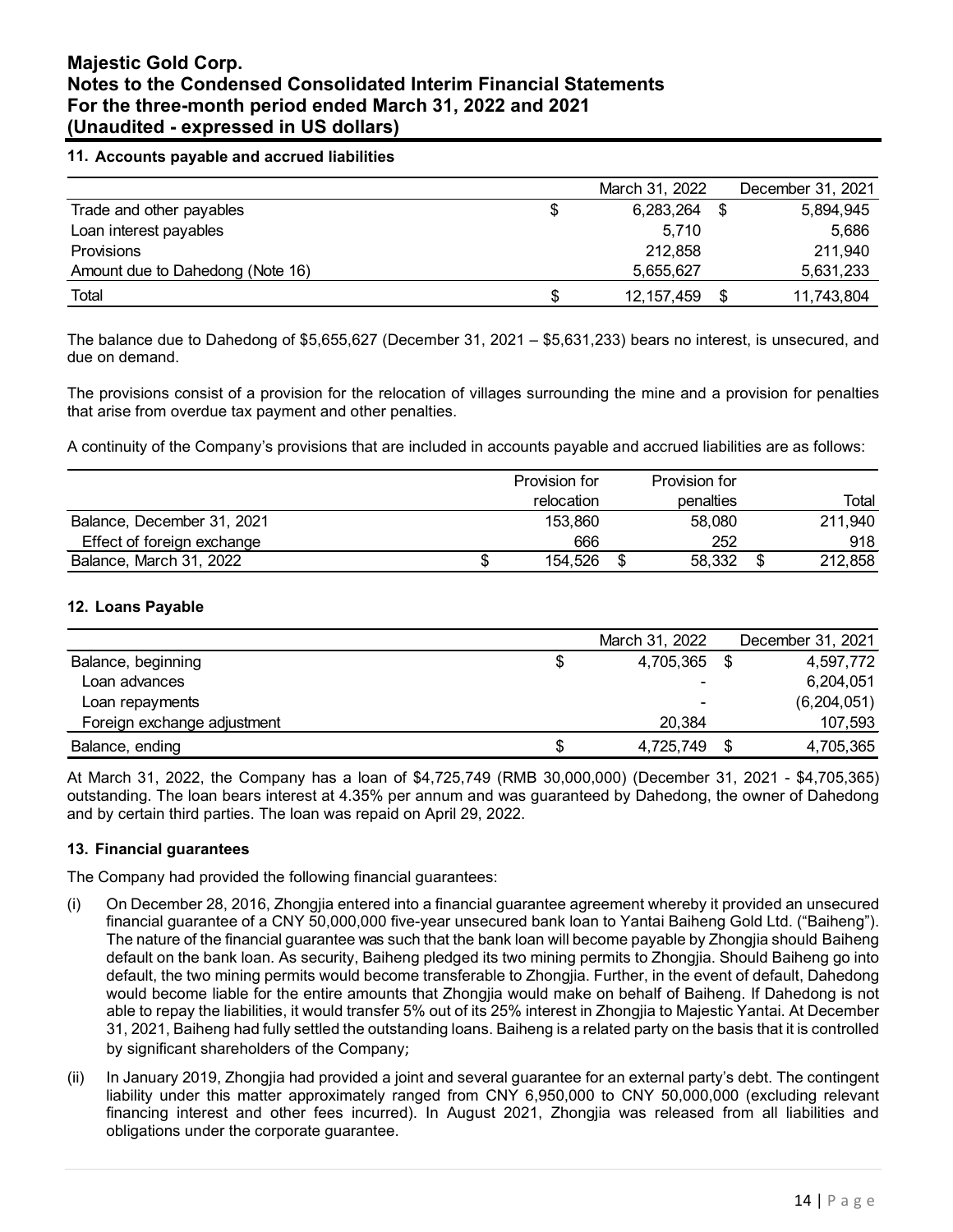### **14. Asset retirement obligation**

The following table shows the movement for the asset retirement obligation:

|                                                         | March 31, 2022 | December 31, 2021 |
|---------------------------------------------------------|----------------|-------------------|
| Balance, beginning                                      | 3,657,019      | 3,367,253         |
| Additions and changes in estimates of net present value | $\blacksquare$ | 97,870            |
| Accretion (Note 19)                                     | 26,132         | 110,751           |
| Foreign exchange adjustment                             | 15.842         | 81.145            |
| Balance, ending                                         | 3,698,993      | 3,657,019         |

The Company's asset retirement obligation consists of costs associated with mine reclamation and closure activities on the SJG Open-Pit Mine and SJG Underground Mine (Note 8). These activities, which are site specific, include costs for earthworks, re-contouring, re-vegetation, water treatment and demolition. In calculating the fair value of the Company's asset retirement obligations, the Company used a risk-free rate of 2.846% (2021 - 2.846%). The majority of the expenditures are expected to occur during or after 2030. As at December 31, 2021, the total undiscounted amount of estimated cash flows required to settle the Company's obligation was \$46,99,946 (RMB 29,836,200).

#### **15. Other long-term liabilities**

Other long-term liabilities are comprised of the following:

|                                | March 31, 2022 | December 31, 2021 |
|--------------------------------|----------------|-------------------|
| Lease liability                | 74.431         | 78.919            |
| Village distribution liability | 1,212,633      | 1,232,164         |
| Mining right obligation        | 4.493.447      | 4,438,980         |
| Total                          | 5,780,511      | 5,750,063         |

Current portion of other long-term liabilities are comprised of the following:

|                                |   | March 31, 2022 | December 31, 2021 |
|--------------------------------|---|----------------|-------------------|
| Lease liability                | ง | 26,402         | 26,000            |
| Village distribution liability |   | 168,363        | 167.636           |
| Mining right obligation        |   | 992.407        | 988,127           |
| Total                          |   | 1,187,172      | 1,181,763         |

#### **Lease liability**

The Company has entered into an office lease agreement for its head office premise for a term ending in 2026. The undiscounted future lease payments are as follows:

|                              | 2022   | 2023   | 2024   | 2025         | 2026       | Totai          |
|------------------------------|--------|--------|--------|--------------|------------|----------------|
| Operating lease commitments: |        |        |        |              |            |                |
| Office premises              | 20.683 | 28.786 | 29.028 | 29.028<br>\$ | 4.838<br>S | 112,363<br>\$. |

#### **Village distribution liability**

Pursuant to agreements, the Company is required to make payments of RMB 1,068,800 (\$168,363) per annum to certain individuals registered as villagers in the village adjacent to the SJG Open-Pit Mine until the year 2032. The liability reflects the present value of the required payments, discounted using the Company's incremental borrowing rate of 4.90%. As at March 31, 2022 the undiscounted future payments were \$1,380,996 (RMB 8,766,834).

#### **Mining right obligation**

Pursuant to the mining right acquisition addendum signed on December 2, 2021, the Company is required to make an annual payment of RMB 6,300,000 (\$992,407) until the year 2027. The liability reflects the present value of the required payments, discounted using the Company's incremental borrowing rate of 2.59%. As at March 31, 2022, the undiscounted future payments were \$ 5,485,854 (RMB 34,825,302).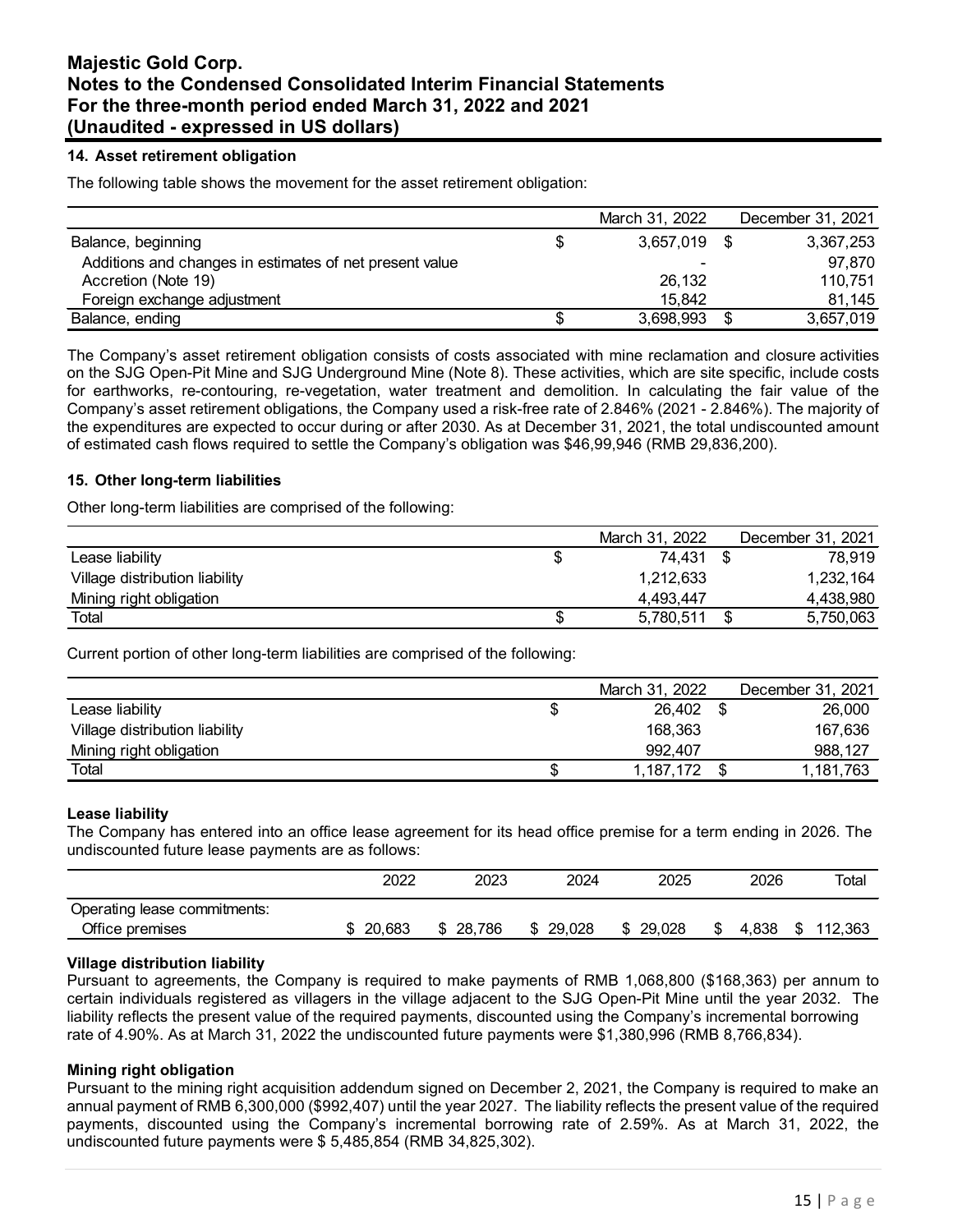### **16. Related party transactions and balances**

#### **Related party transactions**

The Company incurred the following related party transactions during the three-month period ended March 31, 2022 and 2021:

|                                                                  | Three months ended |                |      |                |
|------------------------------------------------------------------|--------------------|----------------|------|----------------|
|                                                                  |                    | March 31, 2022 |      | March 31, 2021 |
| Consulting fees charged by companies controlled by directors and |                    |                |      |                |
| officers of the Company-includes key management personnel        |                    |                |      |                |
| compensation                                                     |                    | 156,438        | - \$ | 149.410        |

### **Key management personnel compensation**

Key management included the Company's directors, executive officers and senior management.

|                                              | Three months ended |  |                |  |
|----------------------------------------------|--------------------|--|----------------|--|
|                                              | March 31, 2022     |  | March 31, 2021 |  |
| Short-term employee benefits-management fees | 49,770 \$          |  | 49.745         |  |
| Director fees                                | 3.556              |  | 3,554          |  |
|                                              | 53,326             |  | 53,299         |  |

### **Related party balances**

|                                                                  | March 31, 2022 |      | December 31, 2021 |
|------------------------------------------------------------------|----------------|------|-------------------|
| Amounts due to companies controlled by Directors and Officers of |                |      |                   |
| the Company                                                      |                | - \$ | 12.614            |
| Amounts due to Dahedong                                          | 5.655.627      |      | 5.631.233         |
|                                                                  | 5,655,627      |      | 5,643,847         |

Dahedong is a related party on the basis that it is controlled by significant shareholders of the Company.

Baiheng is a related party on the basis that it is controlled by significant shareholders of the Company (Note 13).

#### **17. Share capital and Reserves**

#### **a) Authorized**

Unlimited number of common shares without par value.

#### **b) Issued share capital**

As at March 31, 2022, the Company had 1,042,664,381 common shares issued and outstanding (December 31, 2021 - 1,043,664,381).

On June 3, 2021, the Company commenced its NCIB. Under the NCIB the Company may purchase up to 5% of the issued common shares. As of March 31, 2022, the Company has purchased 5,062,000 of the eligible 52,386,319 common shares at a cost of \$242,530. During the quarter ended March 31, 2022, the Company purchased and cancelled 700,000 common shares at a cost of \$36,538 and cancelled an additional 300,000 common shares held in treasury.

#### **c) Stock Options**

The Company has a shareholder approved "rolling" stock option plan (the "Plan") in compliance with the TSX-V's policies. Under the Plan, the maximum number of shares reserved for issuance may not exceed 10% of the total number of issued and outstanding common shares at the time of granting. The exercise price of each stock option shall not be less than the discounted market price of the Company's stock at the date of grant. Such options will be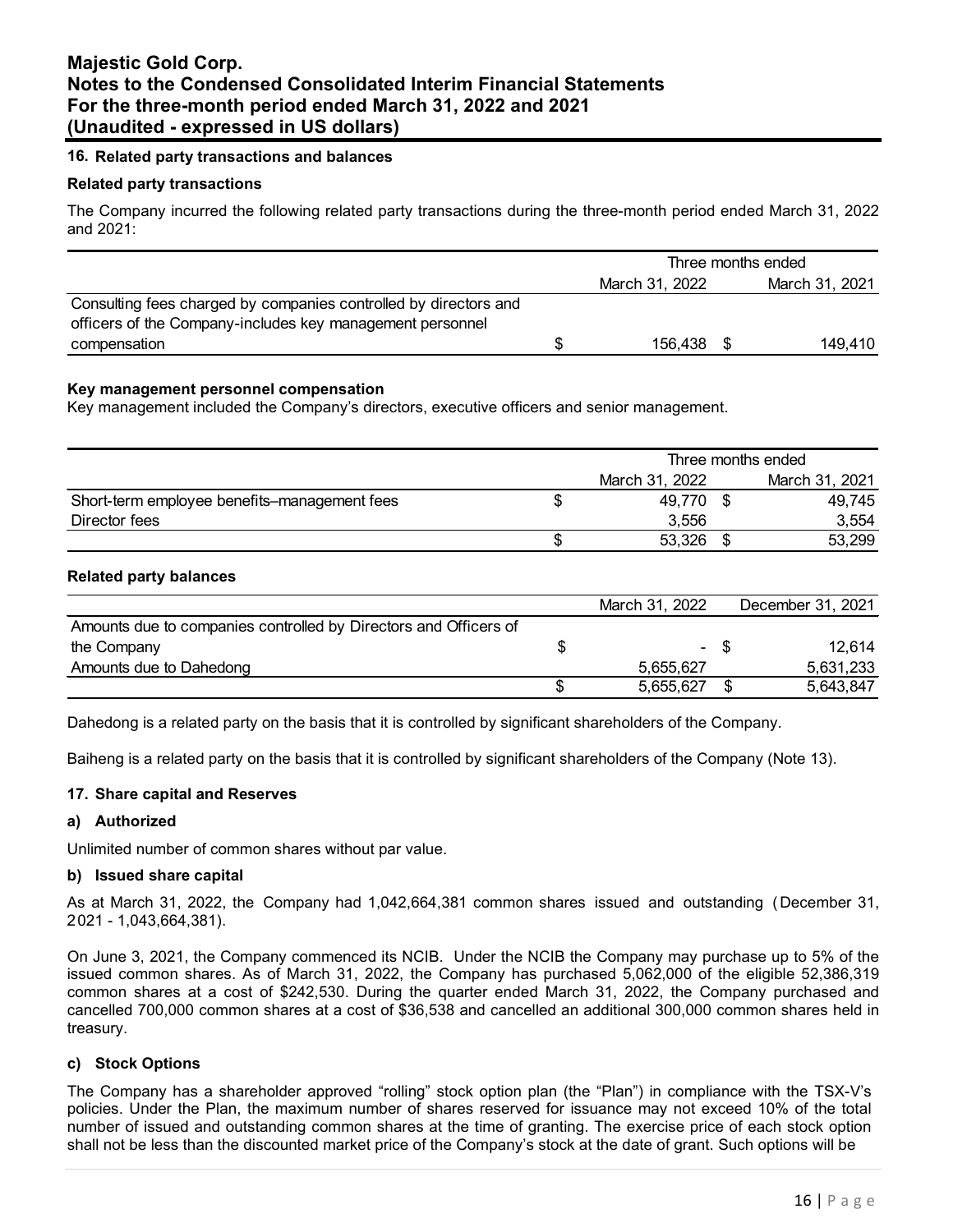# **17. Share capital and Reserves (continued)**

### **c) Stock Options (continued)**

exercisable for a period of up to 10 years from the date of grant. In connection with the foregoing, the number of common shares reserved for issuance to any one optionee will not, within a twelve-month period, exceed five percent (5%) of the issued and outstanding common shares and the number of common shares reserved for issuance to all technical consultants will not exceed, within a twelve-month period, two percent (2%) of the issued and outstanding common shares. Options may be exercised no later than 90 days following cessation of the optionee's position with the Company or 30 days following cessation of an optionee conducting investor relations activities' position.

There were no stock options outstanding and exercisable for the three-month period ended March 31, 2022.

#### **d) Reserves**

#### **Share-based payment reserve**

The share-based payment reserve records items recognized as stock-based compensation expense and other sharebased payments. This reserve also includes the value attributed to warrants on unit private placements. At the time that the stock options or warrants are exercised, the corresponding amount will be transferred to share capital.

#### **Foreign currency translation reserve**

The foreign currency translation reserve records unrealized exchange differences arising on translation of group companies that have a functional currency other than the Company's reporting currency.

#### **Safety fund surplus reserve**

Pursuant to a Notice regarding Safety Production Expenditure jointly issued by the Ministry of Finance and the State Administration of Work Safety of the PRC in February 2012, Zhongjia is required to establish a safety fund surplus reserve based on the volume of mineral ore extracted. The safety fund can only be transferred to retained earnings to offset safety related expenses as and when they are incurred, including expenses related to safety protection facilities and equipment improvement and maintenance as well as safety production inspection, appraisal, consultation and training.

#### **Statutory surplus reserve**

In accordance with the Company Law of the PRC and the Articles of Association of Zhongjia, Zhongjia is required to allocate 10% of its profit after tax determined under PRC accounting standards to the statutory surplus reserve until such reserve reaches 50% of the authorised share capital of Zhongjia. Subject to certain restrictions set out in the Company Law of the PRC, part of this reserve may be converted to increase the share capital, provided that the remaining balance after the capitalisation is not less than 25% of the authorised share capital.

### **18. Segmented Information**

The Company operates in one industry segment being the exploration, development and operation of mining properties in China. All of the Company's capital assets are located in China, except office furniture and equipment with a net book value of \$4,164 and an ROU asset with a net book value of \$91,966 located in the Company's head-office in Vancouver, Canada. The Company's exploration and evaluation assets are located in Australia and Canada (Note 9). All of the Company's revenues are earned in China.

Revenue for the three-month periods ended March 31, 2022 and 2021, was from a single customer which amounted to 100% of the Company's revenue.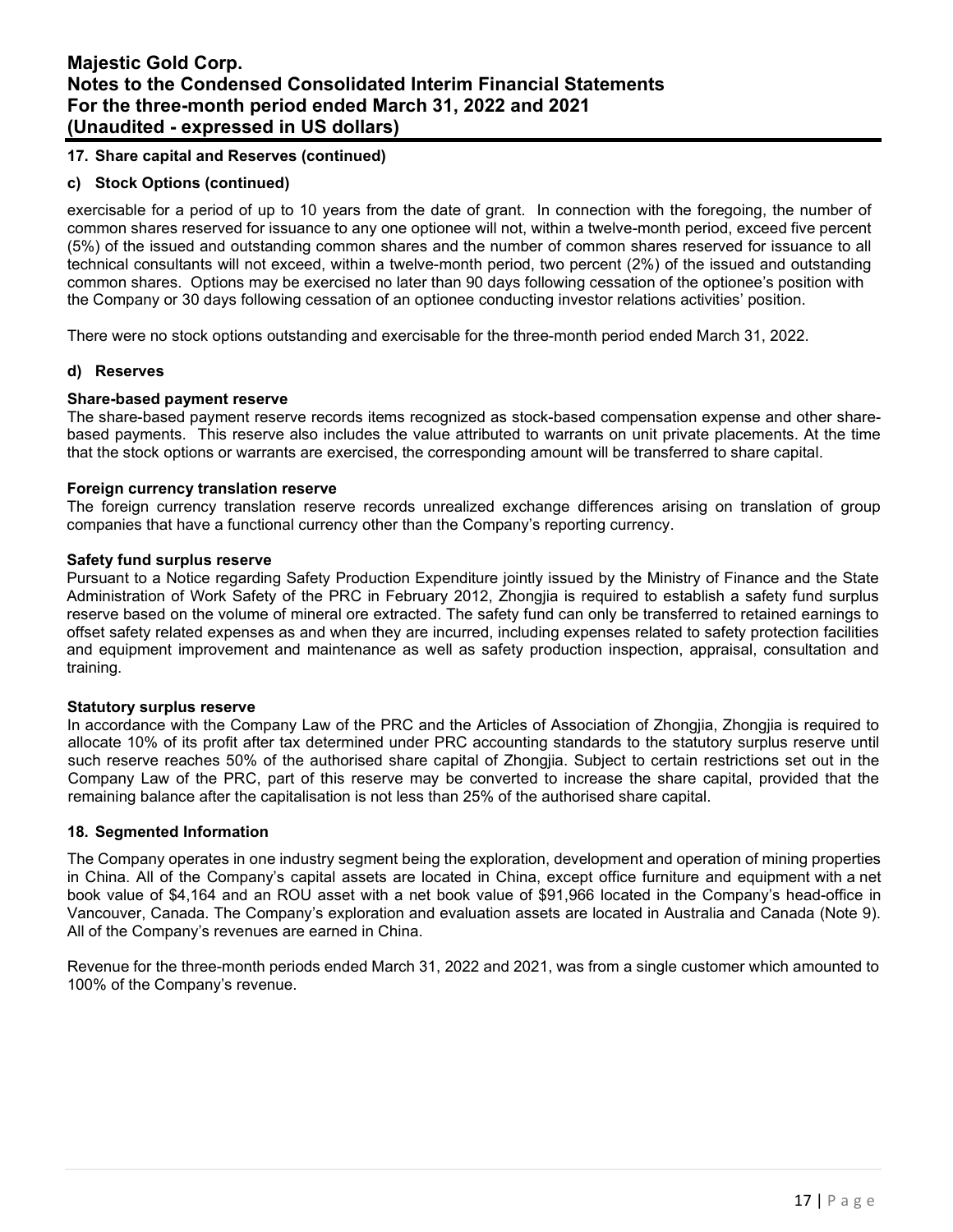# **19. Revenue and Expenses**

#### **Revenue**

|                       | Three months ended |  |                |  |
|-----------------------|--------------------|--|----------------|--|
|                       | March 31, 2022     |  | March 31, 2021 |  |
| Sales of gold bullion | 16,966,985         |  | 5,770,486      |  |

### **Cost of sales**

|                                              | Three months ended |                |      |                |  |
|----------------------------------------------|--------------------|----------------|------|----------------|--|
|                                              |                    | March 31, 2022 |      | March 31, 2021 |  |
| Mining and Milling fees                      | S                  | 4,904,773      | - \$ | 2,828,699      |  |
| Depreciation and depletion (Note 8)          |                    | 1,573,144      |      | 1,232,635      |  |
| Smelting costs                               |                    | 582,298        |      | 126,021        |  |
| Resource taxes                               |                    | 606,376        |      | 206,235        |  |
| Other direct costs                           |                    | 4,582          |      | 6,751          |  |
| Changes in ending gold concentrate inventory |                    | (48, 105)      |      | (1,804,722)    |  |
| Total                                        | \$.                | 7,623,068      | £.   | 2,595,619      |  |

# **General and administrative**

|                                          | Three months ended |                |      |                |
|------------------------------------------|--------------------|----------------|------|----------------|
|                                          |                    | March 31, 2022 |      | March 31, 2021 |
| Consulting and management fees (Note 16) | \$                 | 175,569        | - \$ | 146,720        |
| Financial advisory                       |                    | 552,584        |      | 18,216         |
| Depreciation (Note 8)                    |                    | 102,199        |      | 38,126         |
| Office and general                       |                    | 201,641        |      | 123,469        |
| Professional fees                        |                    | 29,998         |      | 7,983          |
| Research and development                 |                    | 183,520        |      | 255,440        |
| <b>Salaries</b>                          |                    | 160,981        |      | 209,662        |
| Shareholder communications               |                    | 21,925         |      | 13,441         |
| Travel                                   |                    | 66,067         |      | 96,918         |
| Total                                    |                    | 1,494,484      |      | 909,975        |

#### **Finance expense**

|                                                          | Three months ended |  |                |  |  |
|----------------------------------------------------------|--------------------|--|----------------|--|--|
|                                                          | March 31, 2022     |  | March 31, 2021 |  |  |
| Interest expenses and finances charges for loans payable | $51,392$ \$        |  | 72,296         |  |  |
| Interest expense for leases                              | 1,169              |  | 681            |  |  |
| Interest expense for other long-term liabilities         | 52,460             |  | 17,942         |  |  |
| Accretion of asset retirement obligation (Note 14)       | 26,132             |  | 27,445         |  |  |
| Total                                                    | 131,153            |  | 118,364        |  |  |

### **20. Risks and capital management**

The Company is exposed in varying degrees to a variety of financial instrument related risks. The Board of Directors approves and monitors the risk management processes, inclusive of documented investment policies, counterparty limits, and controlling and reporting structures. The type of risk exposure and the way in which such exposure is managed is provided as follows: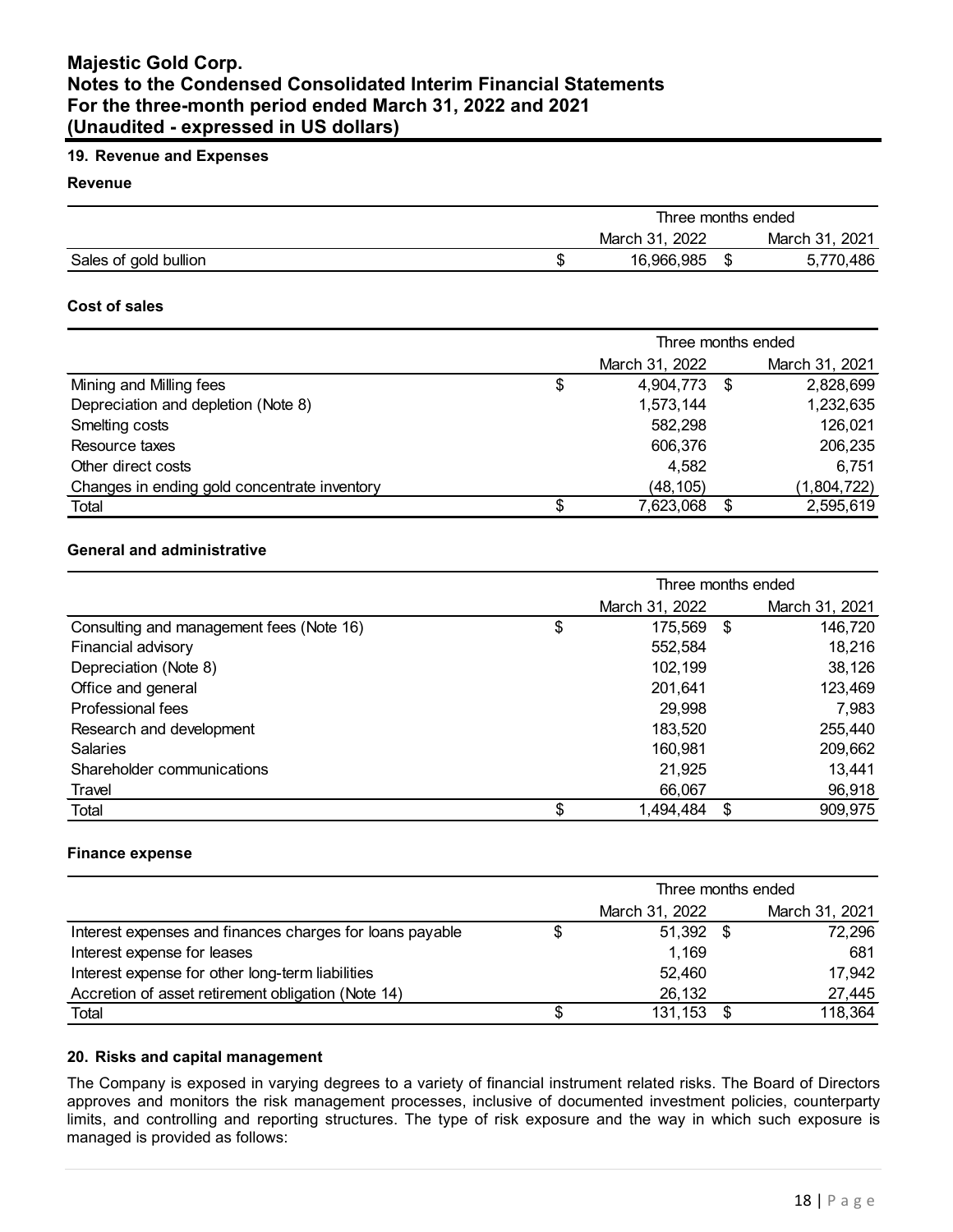### **20. Risks and capital management (continued)**

### **Credit Risk**

Credit risk is the risk that one party to a financial instrument will fail to discharge an obligation and cause the other party to incur a financial loss. The Company's primary exposure to credit risk is on its cash and reclamation deposits held in bank accounts. The majority of cash is deposited in bank accounts held with major banks in Canada and China. The credit risk associated with cash held in Canada is reduced by management ensuring that the Company uses a major Canadian financial institution with strong investment grade ratings by a primary ratings agency. The credit risk associated with cash held in China is reduced, but not fully mitigated, by management using a financial institution that is operated by the Government of China.

### **Liquidity Risk**

Liquidity risk is the risk that the Company will not be able to meet its financial obligations as they fall due. The Company plans to ensure that there is sufficient capital in order to meet short-term business requirements, after taking into account the Company's holdings of cash. The Company's cash is invested in interest bearing accounts which are available on demand. Management believes the Company has sufficient cash on hand to finance operations for the next twelve months. The Company's accounts payable and accrued liabilities are generally due on demand. The maturity of the Company's loans are disclosed in Note 12. The following summarizes the undiscounted amount of the remaining contractual maturities of the Company's financial liabilities:

|                                             |               | March 31, 2022 |                          |      |                           |              | December 31, 2021 |            |  |  |
|---------------------------------------------|---------------|----------------|--------------------------|------|---------------------------|--------------|-------------------|------------|--|--|
|                                             | Within a year |                |                          |      | 2-5 years Over five years | Total        |                   | Total      |  |  |
| Accounts payable and accrued<br>liabilities | \$12,157,459  | \$             |                          | - \$ |                           | \$12.157.459 | \$                | 11,743,804 |  |  |
| Loans                                       | 4,725,749     |                | $\overline{\phantom{0}}$ |      | ٠                         | 4,725,749    |                   | 4,705,365  |  |  |
| Other long-term liabilities                 | 1,187,172     |                | 2,732,696                |      | 3,047,815                 | 6,967,683    |                   | 6,931,826  |  |  |
| Total                                       | \$18,070,380  | S              | 2,732,696                |      | 3,047,815                 | \$23,850,891 | S                 | 23,380,995 |  |  |

#### **Industry Risk**

The Company is a mining company with a property and mining operations in China. Its mining activities involve numerous inherent risks. The Company is subject to various financial, equities markets, operational and political risks that could significantly affect its operations and cash flows. These risks include changes in local laws affecting the mining industry, a decline in the price of commodities, uncertainties inherent in estimating mineral resources and fluctuations in the foreign currencies against the US dollar. The Company does not use derivatives or hedging to mitigate the risk of changes in the price of gold or currency fluctuations.

The Company's business is highly dependent on the price of gold and venture capital markets, which are impacted by volatility factors the Company cannot control. A decrease in the price of gold could adversely affect the Company's financial condition, results of operations and cash flows. Lower gold prices may result in asset impairment, write-downs of mineral property carrying values and limitations in access to capital.

The Company operates in China and is exposed to the laws governing the mining industry in China. The Chinese government is currently supportive of the mining industry but there is uncertainty in future changes to government policies and regulations including taxation, repatriation of profits, restrictions on production, export controls, environmental compliance and expropriation. These factors could adversely affect the Company's exploration efforts and production plans.

The Company's property is located in an area that can experience severe winter weather conditions which could adversely affect mining operations. In addition, the Company is subject to changes in environmental laws and regulations that may result in unexpected costs.

#### **Market Risk**

The significant market risks to which the Company is exposed are interest rate risk, currency risk and other commodity price risk. These are discussed further below: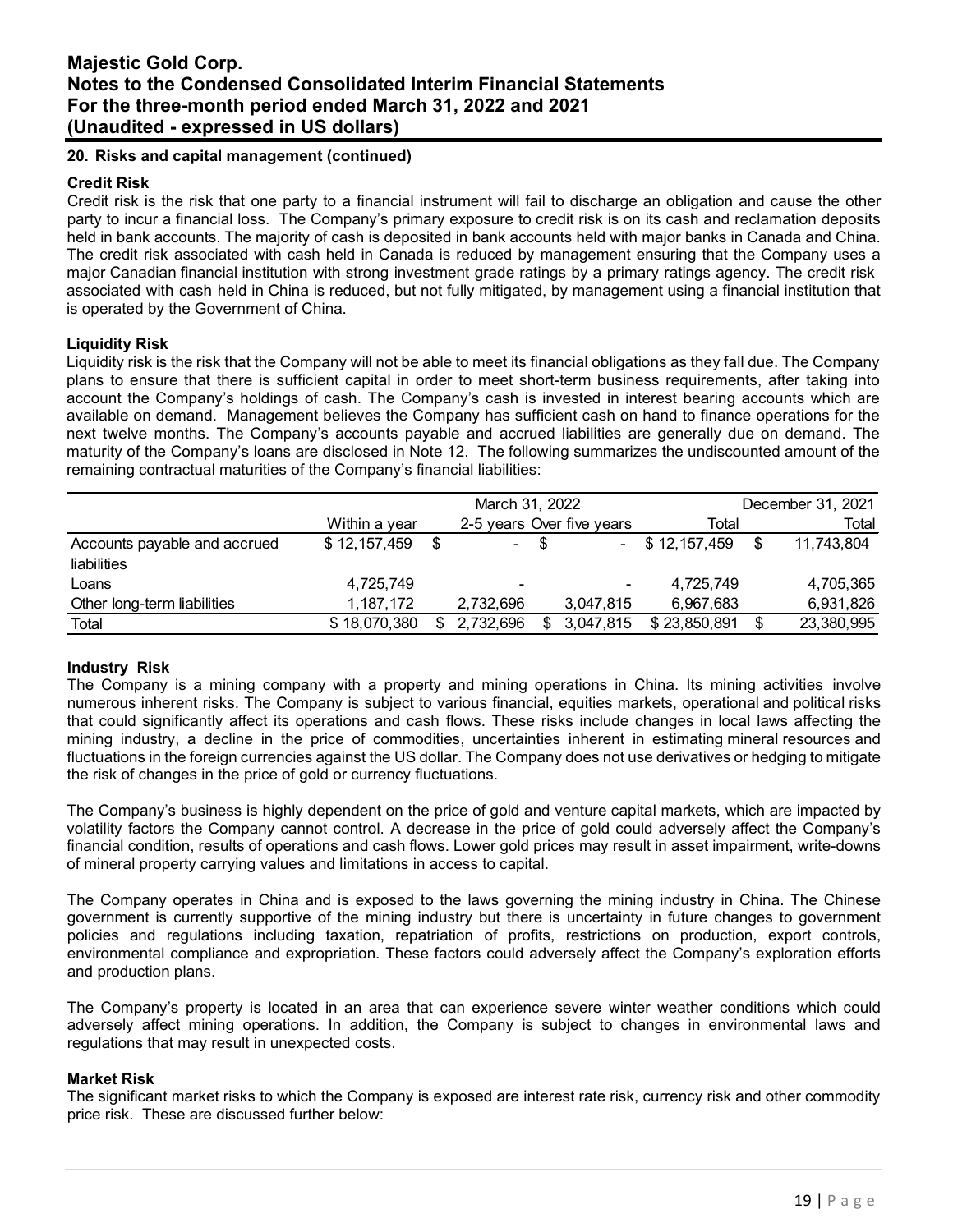# **20. Risks and capital management (continued)**

#### *Interest Rate Risk*

Interest rate risk is the risk that future cash flows will fluctuate as a result of changes in market interest rates. The Company's cash consists of cash and reclamation deposits held in bank accounts that earn interest at variable interest rates. The Company's loans payable accrues interest at fixed rates. Due to the short-term nature of these financial instruments, fluctuations in market rates do not have a significant impact on the estimated fair value as of March 31, 2022.

#### *Currency Risk*

Currency risk is the risk that the fair value of future cash flows of a financial instrument will fluctuate because of changes in foreign exchange rates. The Company is exposed to currency risk to the extent expenditures incurred or funds received and balances maintained by the Company are denominated in currencies other than the functional currency of the entity completing the transaction or holding the funds. The Company does not manage currency risks through hedging or other currency-based derivatives. The Company and its subsidiaries do not have significant transactions or hold significant cash denominated in currencies other than their functional currencies. Therefore, this risk is considered minimal.

#### **21. Financial Instruments**

#### **Fair Value**

Management has assessed that the fair values of cash and cash equivalents, restricted and pledged deposits, financial assets included in prepayments, deposits and other receivables, trade and bills payables, financial liabilities included in other payables, deposits received and accruals, amounts due to related parties, other long-term liabilities and the interest-bearing bank borrowings approximate to their carrying amounts largely due to the short-term maturities of these instruments.

The fair values of other long-term assets and other long-term liabilities have been calculated by discounting the expected future cash flows using rates currently available for instruments with similar terms, credit risk and remaining maturities. The following tables set forth the Company's financial assets and liabilities that are measured at fair value level on a recurring basis within the fair value hierarchy at March 31, 2022 and December 31, 2021 that are not otherwise disclosed. The assets and liabilities are classified in their entirety based on the lowest level of input that is significant to the fair value measurement.

| <b>Financial assets</b>                                      | Level |    | March 31, 2022 |      | December 31, 2021 |
|--------------------------------------------------------------|-------|----|----------------|------|-------------------|
| Cash                                                         |       | \$ | 42,073,176     | -\$  | 34,867,831        |
| Reclamation deposits                                         |       |    | 2,466,463      |      | 2,453,906         |
| Receivables <sup>(1)</sup>                                   |       |    | 201,783        |      | 109,192           |
| Other long-term assets                                       |       |    | 622,493        |      | 620,168           |
| Total                                                        |       | S. | 45,363,915     | - \$ | 38,051,097        |
| (1)<br>Receivables exclude sales and income tax receivables. |       |    |                |      |                   |
| <b>Financial liabilities</b>                                 | Level |    | March 31, 2022 |      | December 31, 2021 |
| Accounts payable and accrued liabilities                     | 2     | \$ | 12, 157, 459   | \$   | 11,743,804        |
| Interest-bearing bank borrowings                             | 2     |    | 4,725,749      |      | 4,705,365         |
| Other long-term liabilities                                  | 2     |    | 6,967,683      |      | 6,931,826         |
| Total                                                        |       | \$ | 23,850,891     | \$   | 23,380,995        |

Fair value of the other financial instruments excluded from the table above approximates their carrying amount as at March 31, 2022 and December 31, 2021, due to the short-term nature of these instruments. There were no transfers into or out of Level 3 during the periods ended March 31, 2022 and December 31, 2021.